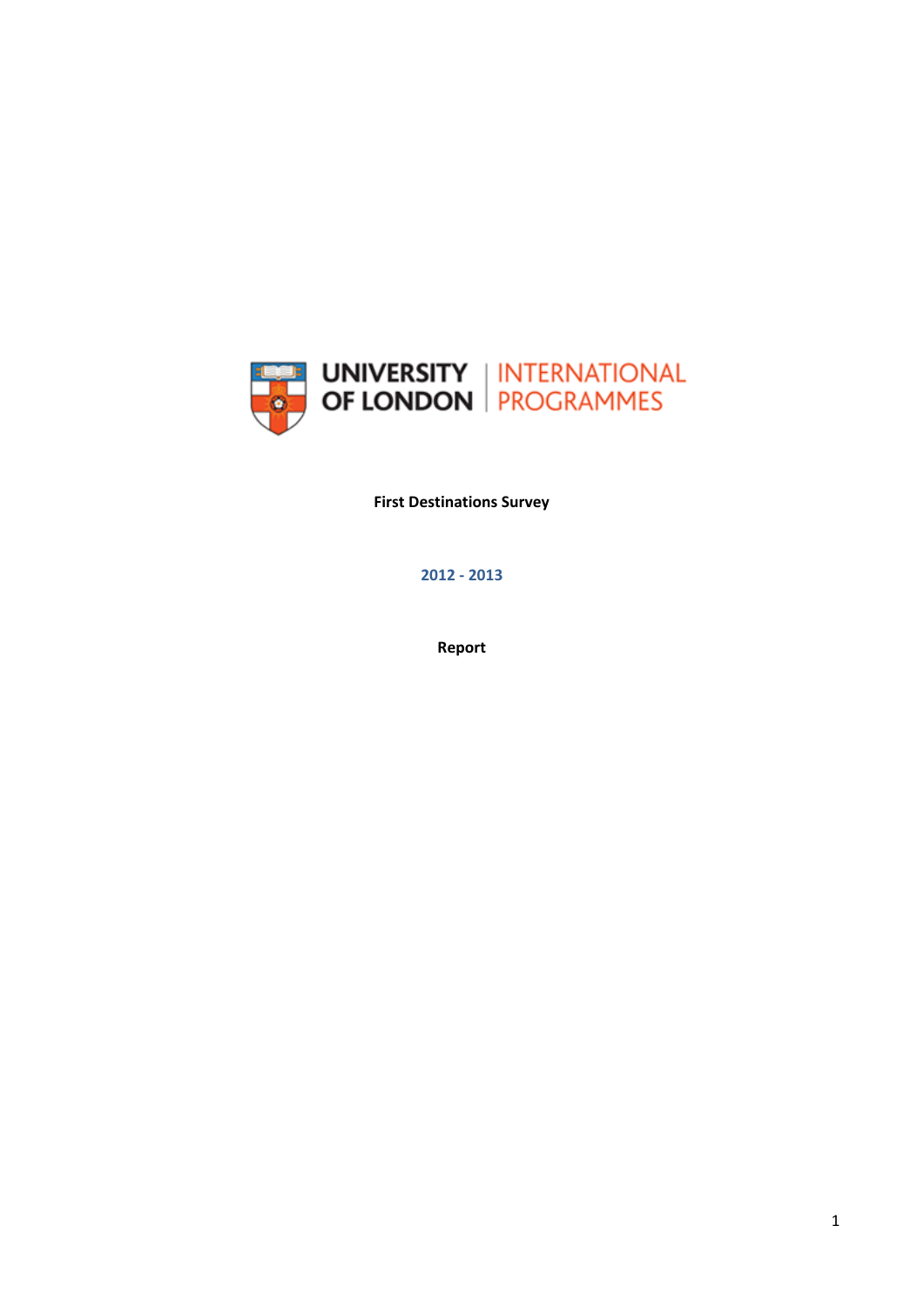# **Summary of the results of the 2012 - 2013 First Destinations Survey**

There was a 24% response rate with 1937 responses from 8061 contacts.

Overall, 85.9% were undertaking work or study six months after graduation and 75.9% were in full or parttime work after graduation. The highest rates of work and/or study was in Russia and lowest in Pakistan. This is an improvement on the previous year when 73.3% of graduates progressed onto full time or part-time work. (However the previous year's data was based on a sample of countries only).

We compared the results of undergraduates outside the EU with those from a sample of University of London Colleges outside the EU, to get a more accurate comparison. The rate of those in work or study is less than Lead Colleges by more than 15%. This is in particular because University of London International Programmes graduates are less likely to go onto further study.

When comparing all those who studied law at undergraduate level with the University of London International Programmes, against UK and EU students studying in all UK universities, the percent in full time work or further study is broadly equivalent with the national average. 54% are considered to be in a graduate level role, a significant improvement on the national average of 36%.

In relation to those studying social science at undergraduate level, the percent in full-time work or further study was 2% higher than those studying on campus at the LSE and 10% higher than the national average. The percent of those in a role considered of 'graduate' level was 9% higher than the national average but 8% lower than those who had studied on campus at the LSE.

In relation to those studying law at postgraduate level, the percentage in work or further study, compared with UK and EU students UK average, was 7% lower.

The further study options that University of London International Programmes graduates are more likely to choose are qualifications that help them obtain membership of professional bodies relevant to law and financial services.

In terms of occupation, University of London International Programmes' graduates are likely to be found working in legal and financial services sectors, a reflection of the vocational orientation of their degree programmes. There was a wide diversity in sizes of companies that graduates are working in, with those in Bangladesh and Pakistan more likely to be working in companies employing 49 people or less and those in UK, Hong Kong, Singapore and Trinidad and Tobago, more likely to be employed in larger companies. This is likely to be a reflection of the employment structure in these countries.

For the largest group of graduates (34.7%) their job "fitted into my career plan/ was exactly the type of work I wanted," and this was particularly true in Pakistan, Bangladesh and the UK.

Overall 36.5% of graduates had help from their employer with their studies from paying tuition fees (11.3%) to being given a grant or study leave (23.4%).

Over half the graduates had been employed with their current employer before or during their studies.

The majority of graduates believed that their qualification was either a formal requirements or an advantage for their job.

The main reasons for taking a further degree were to improve career prospects and the vast majority were self-funding their course. Only 9% were taking a further degree through the University of London International Programmes.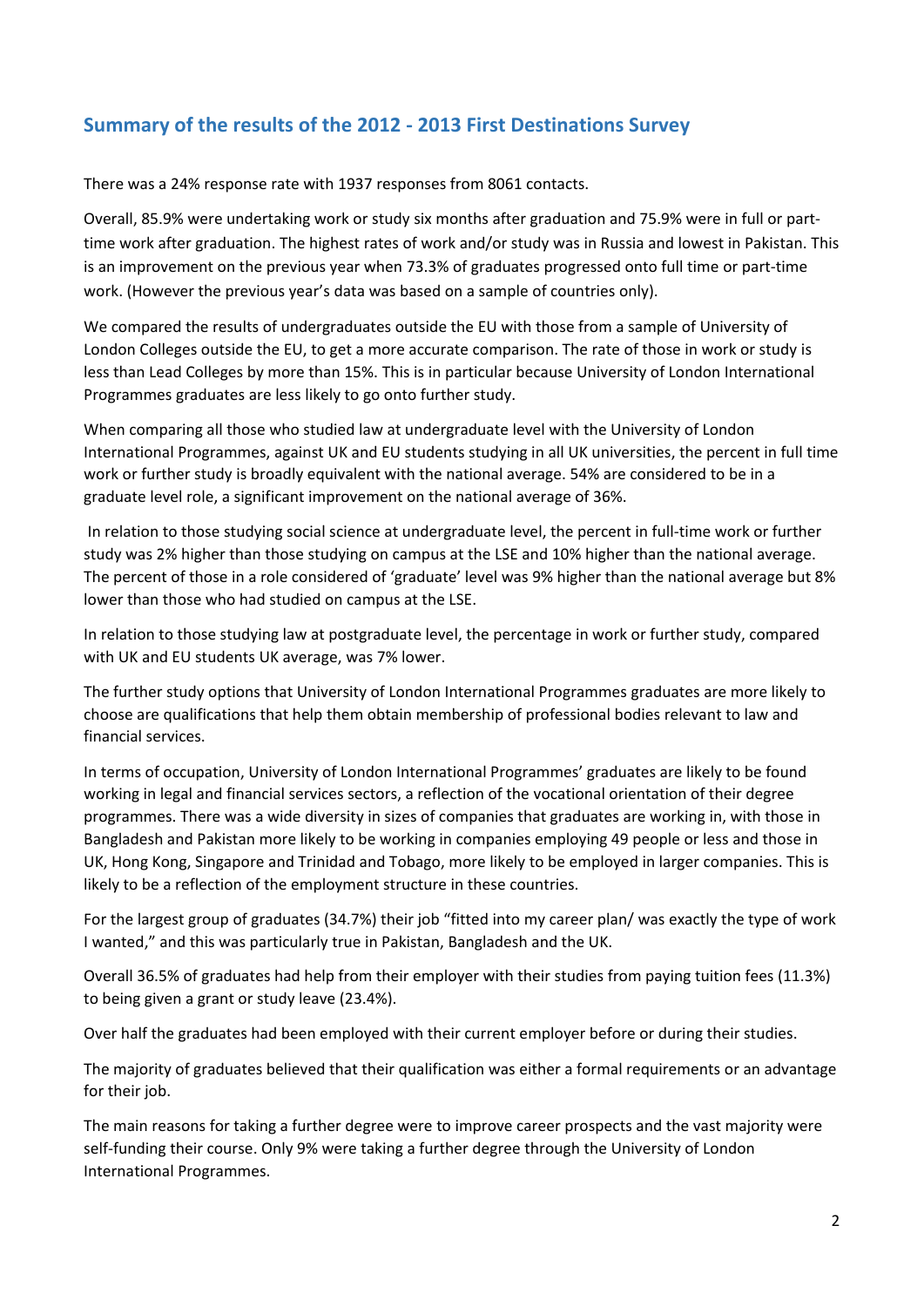When asked about their likelihood of staying in touch with the University of London International Programmes there was a wide variation in response. 6.5 (out of a maximum of 10) on average said they would keep in touch, rising to 7.9 in Bangladesh and Sri Lanka but only 5.7 in the UK and 5.8 in Singapore.

78% were likely to recommend the programme. This is a decline from the previous year when over 80% said they would recommend the programme. Graduates in Sri Lanka (9.1 out of 10) were the most likely to recommend University of London International Programmes and the lowest rate was Singapore (7 out of 10). This is consistent with the previous year's findings. Overall satisfaction was on average 7.5 out of 10.

When given an opportunity to give verbatim comments, many commented that it has been a rewarding experience. The most frequent negative comments were in relation to poor administration and lack of communication.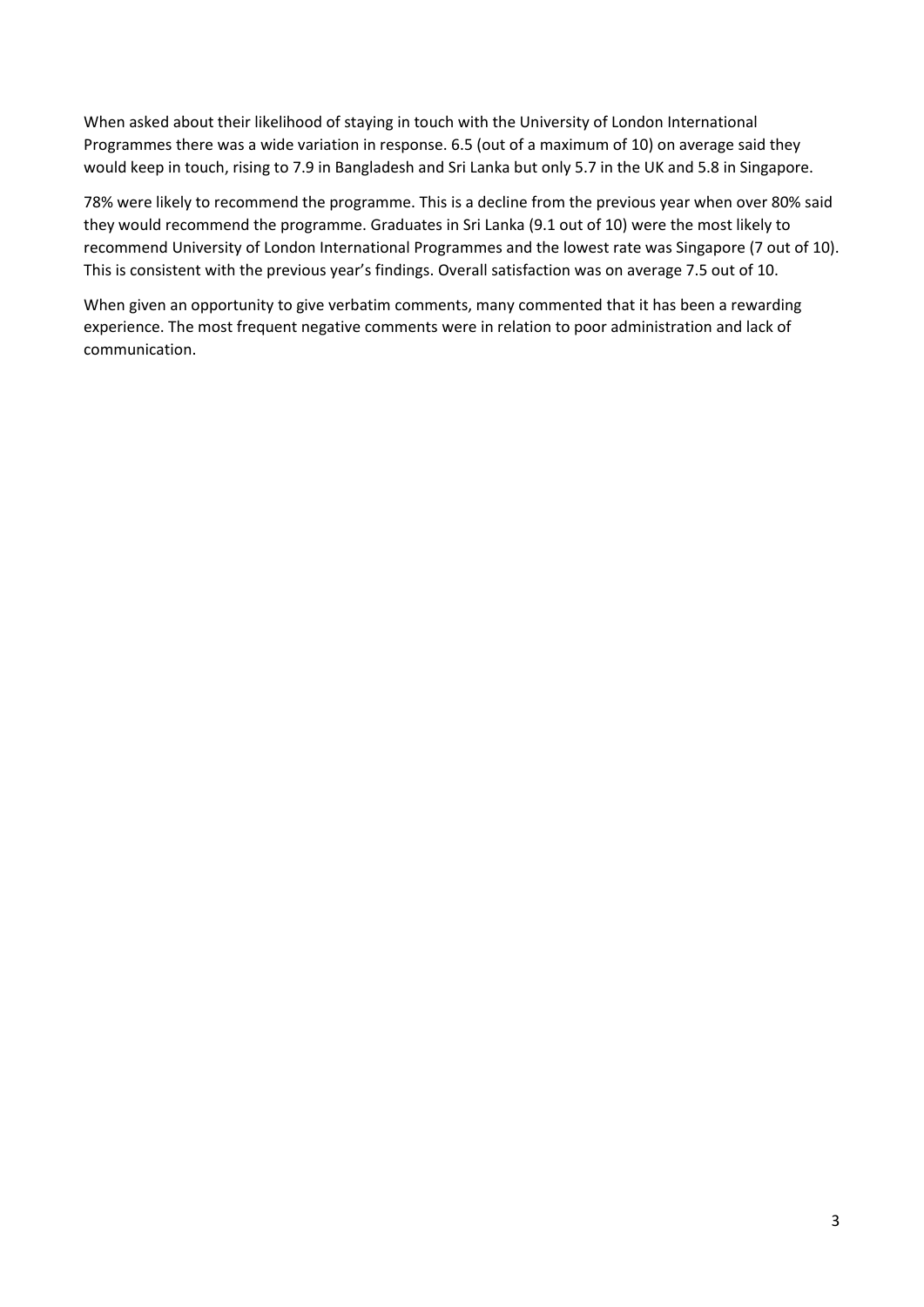### **Methodology**

The First Destinations Survey for University of London International Programmes was loosely based upon the Destination of Leavers from Higher Education (DLHE) survey which is conducted annually by all HEFCE funded high education institutions. It was carried out for the second year running by the University of London Careers Group.

Targeting graduates approximately six months following graduation, the survey was conducted online between January and April 2014. An initial email containing a web link was sent to all graduates on 17<sup>th</sup> January 2014, with a follow up email sent out a week later on the 23<sup>rd</sup> for those who had not completed the survey. A final reminder email was sent to those remaining on 19<sup>th</sup> February.

### **Response Rate Analysis – University of London International Programmes**

| <b>Undergraduates</b>      |                      |               |                   |
|----------------------------|----------------------|---------------|-------------------|
| <b>Country</b>             | <b>No. Contacted</b> | No. Responded | Response rate (%) |
| Bangladesh                 | 461                  | 67            | 14.5%             |
| Ghana                      | 93                   | 24            | 25.8%             |
| Hong Kong                  | 400                  | 99            | 24.8%             |
| Malaysia                   | 371                  | 88            | 23.7%             |
| Pakistan                   | 485                  | 79            | 16.3%             |
| Russia                     | 142                  | 28            | 19.7%             |
| Singapore                  | 3208                 | 681           | 21.2%             |
| Sri Lanka                  | 466                  | 108           | 23.2%             |
| <b>Trinidad and Tobago</b> | 308                  | 93            | 30.2%             |
| United Kingdom             | 216                  | 59            | 27.3%             |
| <b>Rest of World</b>       | 862                  | 261           | 30.3%             |
| <b>Total</b>               | 7012                 | 1587          | 22.6%             |

Overall there was a 24% response rate with 1937 responses from 8061 contacts.

| Postgraduates              |                      |                |                   |
|----------------------------|----------------------|----------------|-------------------|
| <b>Country</b>             | <b>No. Contacted</b> | No. Responded  | Response rate (%) |
| Bangladesh                 | 2                    | 2              | 100.0%            |
| Ghana                      | 9                    | 3              | 33.3%             |
| Hong Kong                  | 54                   | 17             | 31.5%             |
| Malaysia                   | 13                   | 5              | 38.5%             |
| Pakistan                   | 25                   | 9              | 36.0%             |
| Russia                     | 12                   | $\overline{4}$ | 33.3%             |
| Singapore                  | 27                   | 6              | 22.2%             |
| Sri Lanka                  | 10                   | 4              | 40.0%             |
| <b>Trinidad and Tobago</b> | 7                    | $\overline{2}$ | 28.6%             |
| United Kingdom             | 130                  | 39             | 30.0%             |
| Rest of World              | 760                  | 259            | 34.1%             |
| <b>Total</b>               | 1049                 | 350            | 33.4%             |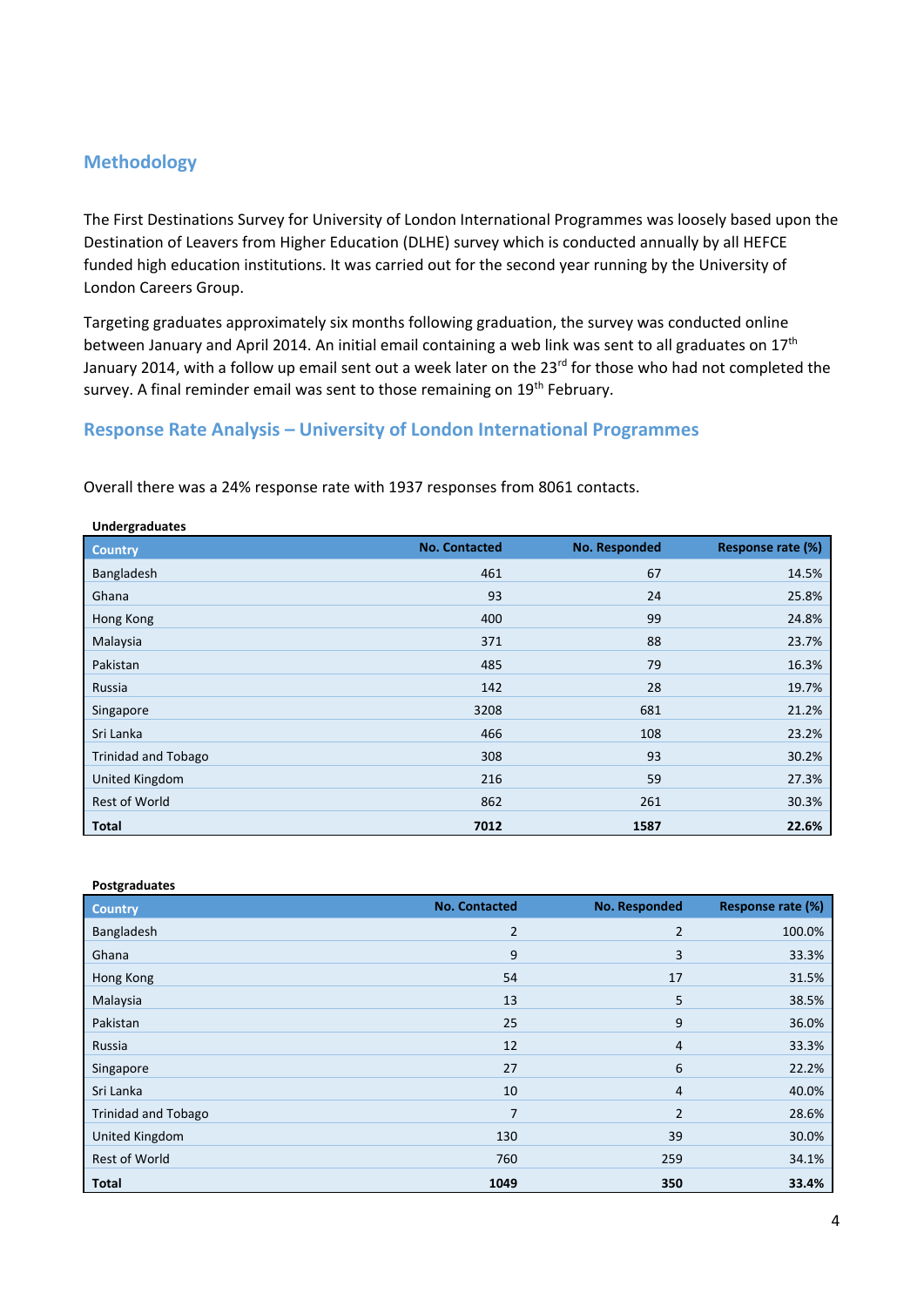## **Destination Breakdown – University of London International Programmes (all programmes)**

|                            |              |                  |                  |              |              | All<br>work |                   |              |
|----------------------------|--------------|------------------|------------------|--------------|--------------|-------------|-------------------|--------------|
|                            |              | <b>Full-time</b> | <b>Part-time</b> |              | Work +       | &           |                   |              |
| <b>Country</b>             | <b>Total</b> | work             | work             | <b>Study</b> | <b>Study</b> | study       | <b>Unemployed</b> | <b>Other</b> |
| Bangladesh                 | 69           | 18.8%            | 5.8%             | 43.5%        | 17.4%        | 85.5%       | 14.5%             | 0.0%         |
| Ghana                      | 27           | 55.6%            | 18.5%            | 0.0%         | 11.1%        | 85.2%       | 11.1%             | 3.7%         |
| Hong Kong                  | 116          | 75.0%            | 1.7%             | 6.0%         | 5.2%         | 87.9%       | 10.3%             | 1.7%         |
| Malaysia                   | 93           | 45.2%            | 7.5%             | 25.8%        | 10.8%        | 89.3%       | 10.8%             | 0.0%         |
| Pakistan                   | 88           | 45.5%            | 3.4%             | 19.3%        | 12.5%        | 80.7%       | 18.2%             | 1.1%         |
| Russia                     | 32           | 53.1%            | 0.0%             | 15.6%        | 25.0%        | 93.7%       | 6.3%              | 0.0%         |
| Singapore                  | 687          | 71.6%            | 2.3%             | 4.2%         | 5.7%         | 83.8%       | 13.8%             | 2.3%         |
| Sri Lanka                  | 112          | 36.6%            | 8.9%             | 19.6%        | 17.9%        | 83.0%       | 15.2%             | 1.8%         |
| <b>Trinidad and Tobago</b> | 95           | 51.6%            | 2.1%             | 10.5%        | 21.1%        | 85.3%       | 13.7%             | 1.1%         |
| United Kingdom             | 98           | 54.1%            | 7.1%             | 12.2%        | 10.2%        | 83.6%       | 10.2%             | 6.1%         |
| <b>Rest of World</b>       | 520          | 62.3%            | 3.7%             | 7.1%         | 15.6%        | 88.7%       | 7.5%              | 3.8%         |
| Total                      | 1937         | 60.6%            | 3.9%             | 10.0%        | 11.4%        | 85.9%       | 11.7%             | 2.5%         |

All destinations above are shown as a proportion of the known total. Study includes both full time and part time study, and unemployed includes those about to start work.

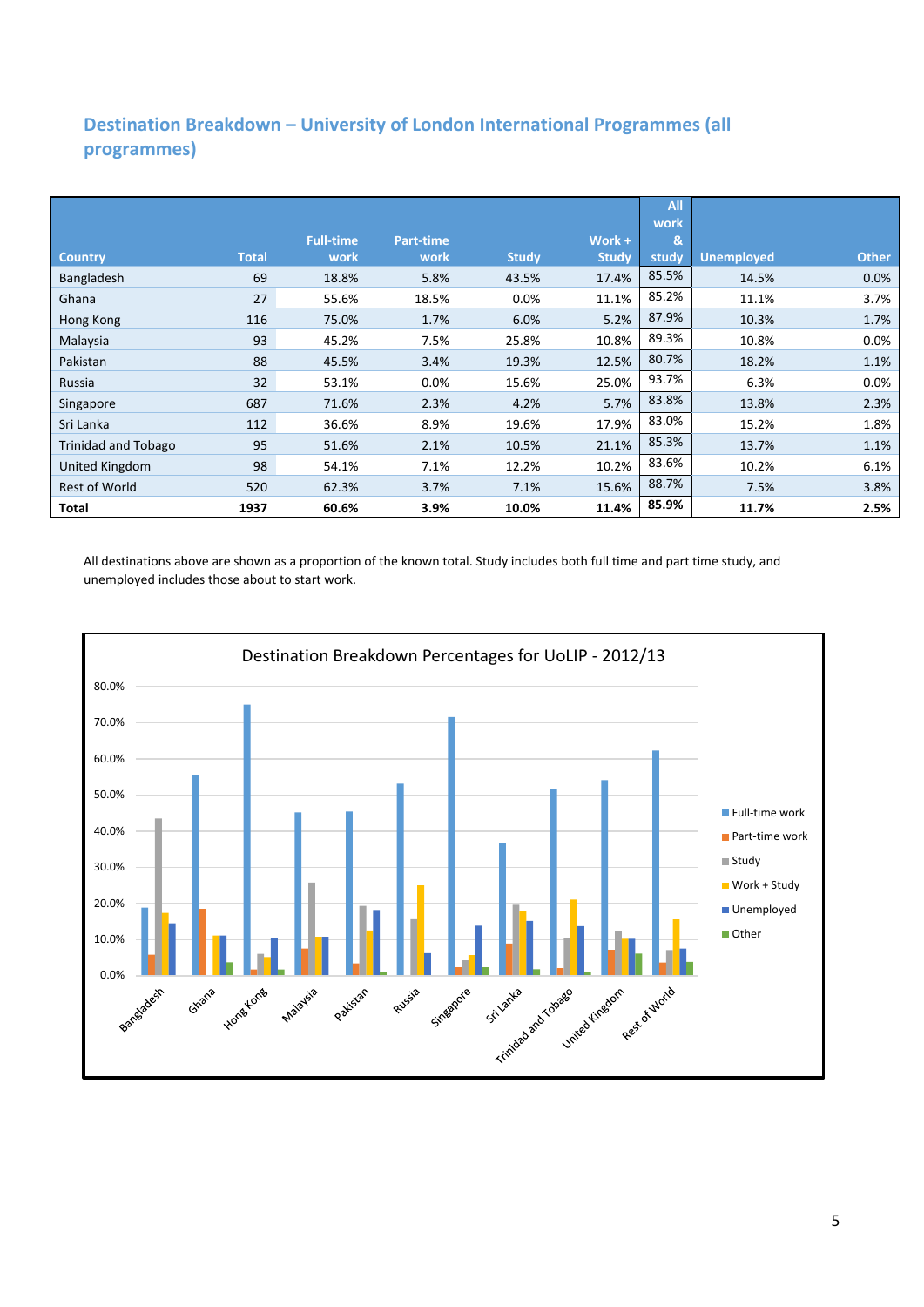# **National Comparison - Undergraduates- overseas (Non-EU) only**

**Employment and/or Further Study**

| <b>Institution Name</b>              | Total (Known) | <b>Total Work</b> | <b>Total Study</b> | Work or<br><b>Study</b> |
|--------------------------------------|---------------|-------------------|--------------------|-------------------------|
| Goldsmiths, University of London     | 62            | 16                | 40                 | 56                      |
| Queen Mary, University of London     | 146           | 25                | 107                | 132                     |
| Royal Holloway, University of London | 121           | 30                | 76                 | 106                     |
| <b>UoLIP</b>                         | 1451          | 915               | 158                | 1073                    |
| University College London            | 288           | 102               | 153                | 255                     |

| <b>Institution Name</b>              | <b>Total Work</b> | <b>Total Study</b> | <b>Work or Study</b> |
|--------------------------------------|-------------------|--------------------|----------------------|
| Goldsmiths, University of London     | 25.8%             | 64.5%              | 90.3%                |
| Queen Mary, University of London     | 17.1%             | 73.3%              | 90.4%                |
| Royal Holloway, University of London | 24.8%             | 62.8%              | 87.6%                |
| <b>UoLIP</b>                         | 63.1%             | 10.9%              | 73.9%                |
| University College London            | 35.4%             | 53.1%              | 88.5%                |

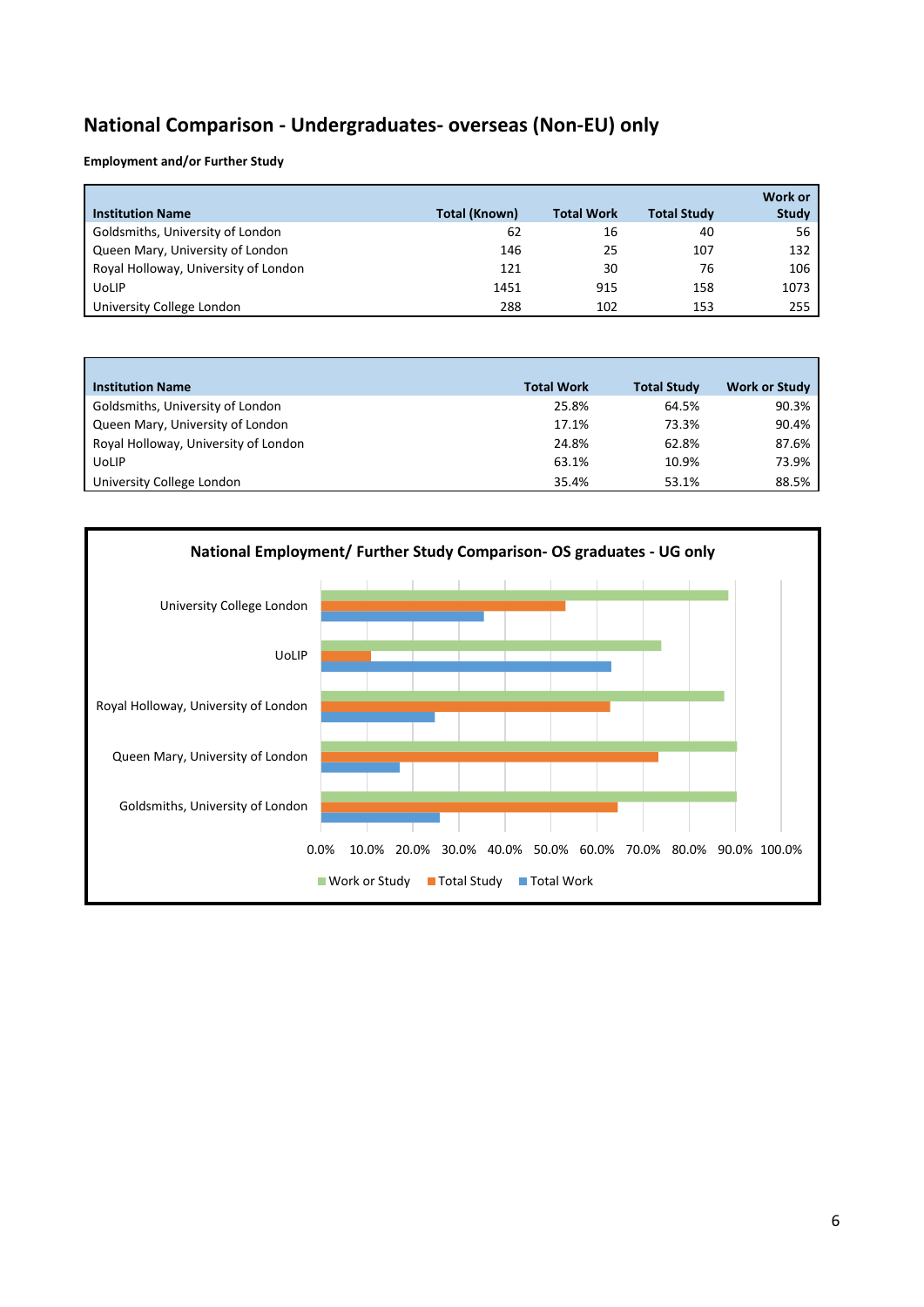# **Occupations**

## **Top Job Titles by Qualification Type**

#### **Undergraduates**

### **n.e.c – not elsewhere classified**

| 35200<br>Bangladesh<br>Legal associate professionals<br>7<br>Reserved for instances where occupational information is provided but is<br>inadequate for coding purposes<br>4<br>Bangladesh<br>00010<br>24190<br>Legal professionals n.e.c.<br>4<br>Bangladesh<br>7<br>24620<br>Quality assurance and regulatory professionals<br>Hong Kong<br>5<br>35200<br>Legal associate professionals<br>Hong Kong<br>5<br>35390<br>Business and related associate professionals n.e.c.<br>Hong Kong<br>21390<br>3<br>Information technology and telecommunications professionals n.e.c.<br>Hong Kong<br>3<br>24290<br>Business, research and administrative professionals n.e.c.<br>Hong Kong<br>10<br>35200<br>Legal associate professionals<br>Malaysia<br>8<br>24210<br>Chartered and certified accountants<br>Malaysia<br>35450<br>Sales accounts and business development managers<br>4<br>Malaysia<br>Reserved for instances where occupational information is provided but is<br>00010<br>inadequate for coding purposes<br>4<br>Malaysia<br>23190<br>Malaysia<br>Teaching and other educational professionals n.e.c.<br>4<br>11<br>Pakistan<br>35200<br>Legal associate professionals<br>8<br>Pakistan<br>24190<br>Legal professionals n.e.c.<br>Pakistan<br>24120<br>Barristers and judges<br>5<br>Pakistan<br>11150<br>Chief executives and senior officials<br>2<br>Pakistan<br>2<br>23110<br>Higher education teaching professionals<br>24210<br>Chartered and certified accountants<br>87<br>Singapore<br>35370<br>54<br>Singapore<br>Financial and accounting technicians<br>35340<br>Finance and investment analysts and advisers<br>41<br>Singapore<br>35390<br>34<br>Business and related associate professionals n.e.c.<br>Singapore<br>41220<br>32<br>Book-keepers, payroll managers and wages clerks<br>Singapore<br>8<br>Sri Lanka<br>35200<br>Legal associate professionals<br>5<br>23190<br>Sri Lanka<br>Teaching and other educational professionals n.e.c.<br>Sri Lanka<br>24710<br>Journalists, newspaper and periodical editors<br>4<br>35390<br>4<br>Sri Lanka<br>Business and related associate professionals n.e.c.<br>Reserved for instances where occupational information is provided but is<br>00010<br>inadequate for coding purposes<br>3<br>Sri Lanka<br>Trinidad and<br>31320<br>Tobago<br>IT user support technicians<br>4<br>Trinidad and<br>Tobago<br>35610<br>Public services associate professionals<br>4<br>Trinidad and<br>Tobago<br>41590<br>Other administrative occupations n.e.c.<br>4<br>Trinidad and<br>Tobago<br>35450<br>Sales accounts and business development managers<br>3<br>Trinidad and<br>24190<br>Tobago<br>Legal professionals n.e.c.<br>3<br>United Kingdom<br>23190<br>Teaching and other educational professionals n.e.c.<br>3<br>United Kingdom<br>35450<br>Sales accounts and business development managers<br>3 | country        | <b>Socdlhe</b> | <b>Socdlhe Description</b>            | total |
|---------------------------------------------------------------------------------------------------------------------------------------------------------------------------------------------------------------------------------------------------------------------------------------------------------------------------------------------------------------------------------------------------------------------------------------------------------------------------------------------------------------------------------------------------------------------------------------------------------------------------------------------------------------------------------------------------------------------------------------------------------------------------------------------------------------------------------------------------------------------------------------------------------------------------------------------------------------------------------------------------------------------------------------------------------------------------------------------------------------------------------------------------------------------------------------------------------------------------------------------------------------------------------------------------------------------------------------------------------------------------------------------------------------------------------------------------------------------------------------------------------------------------------------------------------------------------------------------------------------------------------------------------------------------------------------------------------------------------------------------------------------------------------------------------------------------------------------------------------------------------------------------------------------------------------------------------------------------------------------------------------------------------------------------------------------------------------------------------------------------------------------------------------------------------------------------------------------------------------------------------------------------------------------------------------------------------------------------------------------------------------------------------------------------------------------------------------------------------------------------------------------------------------------------------------------------------------------------------------------------------------------------------------------------------------------------------------------------------------------------------------------------------------------------------------------------------------------------------------------------------|----------------|----------------|---------------------------------------|-------|
|                                                                                                                                                                                                                                                                                                                                                                                                                                                                                                                                                                                                                                                                                                                                                                                                                                                                                                                                                                                                                                                                                                                                                                                                                                                                                                                                                                                                                                                                                                                                                                                                                                                                                                                                                                                                                                                                                                                                                                                                                                                                                                                                                                                                                                                                                                                                                                                                                                                                                                                                                                                                                                                                                                                                                                                                                                                                           |                |                |                                       |       |
|                                                                                                                                                                                                                                                                                                                                                                                                                                                                                                                                                                                                                                                                                                                                                                                                                                                                                                                                                                                                                                                                                                                                                                                                                                                                                                                                                                                                                                                                                                                                                                                                                                                                                                                                                                                                                                                                                                                                                                                                                                                                                                                                                                                                                                                                                                                                                                                                                                                                                                                                                                                                                                                                                                                                                                                                                                                                           |                |                |                                       |       |
|                                                                                                                                                                                                                                                                                                                                                                                                                                                                                                                                                                                                                                                                                                                                                                                                                                                                                                                                                                                                                                                                                                                                                                                                                                                                                                                                                                                                                                                                                                                                                                                                                                                                                                                                                                                                                                                                                                                                                                                                                                                                                                                                                                                                                                                                                                                                                                                                                                                                                                                                                                                                                                                                                                                                                                                                                                                                           |                |                |                                       |       |
|                                                                                                                                                                                                                                                                                                                                                                                                                                                                                                                                                                                                                                                                                                                                                                                                                                                                                                                                                                                                                                                                                                                                                                                                                                                                                                                                                                                                                                                                                                                                                                                                                                                                                                                                                                                                                                                                                                                                                                                                                                                                                                                                                                                                                                                                                                                                                                                                                                                                                                                                                                                                                                                                                                                                                                                                                                                                           |                |                |                                       |       |
|                                                                                                                                                                                                                                                                                                                                                                                                                                                                                                                                                                                                                                                                                                                                                                                                                                                                                                                                                                                                                                                                                                                                                                                                                                                                                                                                                                                                                                                                                                                                                                                                                                                                                                                                                                                                                                                                                                                                                                                                                                                                                                                                                                                                                                                                                                                                                                                                                                                                                                                                                                                                                                                                                                                                                                                                                                                                           |                |                |                                       |       |
|                                                                                                                                                                                                                                                                                                                                                                                                                                                                                                                                                                                                                                                                                                                                                                                                                                                                                                                                                                                                                                                                                                                                                                                                                                                                                                                                                                                                                                                                                                                                                                                                                                                                                                                                                                                                                                                                                                                                                                                                                                                                                                                                                                                                                                                                                                                                                                                                                                                                                                                                                                                                                                                                                                                                                                                                                                                                           |                |                |                                       |       |
|                                                                                                                                                                                                                                                                                                                                                                                                                                                                                                                                                                                                                                                                                                                                                                                                                                                                                                                                                                                                                                                                                                                                                                                                                                                                                                                                                                                                                                                                                                                                                                                                                                                                                                                                                                                                                                                                                                                                                                                                                                                                                                                                                                                                                                                                                                                                                                                                                                                                                                                                                                                                                                                                                                                                                                                                                                                                           |                |                |                                       |       |
|                                                                                                                                                                                                                                                                                                                                                                                                                                                                                                                                                                                                                                                                                                                                                                                                                                                                                                                                                                                                                                                                                                                                                                                                                                                                                                                                                                                                                                                                                                                                                                                                                                                                                                                                                                                                                                                                                                                                                                                                                                                                                                                                                                                                                                                                                                                                                                                                                                                                                                                                                                                                                                                                                                                                                                                                                                                                           |                |                |                                       |       |
|                                                                                                                                                                                                                                                                                                                                                                                                                                                                                                                                                                                                                                                                                                                                                                                                                                                                                                                                                                                                                                                                                                                                                                                                                                                                                                                                                                                                                                                                                                                                                                                                                                                                                                                                                                                                                                                                                                                                                                                                                                                                                                                                                                                                                                                                                                                                                                                                                                                                                                                                                                                                                                                                                                                                                                                                                                                                           |                |                |                                       |       |
|                                                                                                                                                                                                                                                                                                                                                                                                                                                                                                                                                                                                                                                                                                                                                                                                                                                                                                                                                                                                                                                                                                                                                                                                                                                                                                                                                                                                                                                                                                                                                                                                                                                                                                                                                                                                                                                                                                                                                                                                                                                                                                                                                                                                                                                                                                                                                                                                                                                                                                                                                                                                                                                                                                                                                                                                                                                                           |                |                |                                       |       |
|                                                                                                                                                                                                                                                                                                                                                                                                                                                                                                                                                                                                                                                                                                                                                                                                                                                                                                                                                                                                                                                                                                                                                                                                                                                                                                                                                                                                                                                                                                                                                                                                                                                                                                                                                                                                                                                                                                                                                                                                                                                                                                                                                                                                                                                                                                                                                                                                                                                                                                                                                                                                                                                                                                                                                                                                                                                                           |                |                |                                       |       |
|                                                                                                                                                                                                                                                                                                                                                                                                                                                                                                                                                                                                                                                                                                                                                                                                                                                                                                                                                                                                                                                                                                                                                                                                                                                                                                                                                                                                                                                                                                                                                                                                                                                                                                                                                                                                                                                                                                                                                                                                                                                                                                                                                                                                                                                                                                                                                                                                                                                                                                                                                                                                                                                                                                                                                                                                                                                                           |                |                |                                       |       |
|                                                                                                                                                                                                                                                                                                                                                                                                                                                                                                                                                                                                                                                                                                                                                                                                                                                                                                                                                                                                                                                                                                                                                                                                                                                                                                                                                                                                                                                                                                                                                                                                                                                                                                                                                                                                                                                                                                                                                                                                                                                                                                                                                                                                                                                                                                                                                                                                                                                                                                                                                                                                                                                                                                                                                                                                                                                                           |                |                |                                       |       |
|                                                                                                                                                                                                                                                                                                                                                                                                                                                                                                                                                                                                                                                                                                                                                                                                                                                                                                                                                                                                                                                                                                                                                                                                                                                                                                                                                                                                                                                                                                                                                                                                                                                                                                                                                                                                                                                                                                                                                                                                                                                                                                                                                                                                                                                                                                                                                                                                                                                                                                                                                                                                                                                                                                                                                                                                                                                                           |                |                |                                       |       |
|                                                                                                                                                                                                                                                                                                                                                                                                                                                                                                                                                                                                                                                                                                                                                                                                                                                                                                                                                                                                                                                                                                                                                                                                                                                                                                                                                                                                                                                                                                                                                                                                                                                                                                                                                                                                                                                                                                                                                                                                                                                                                                                                                                                                                                                                                                                                                                                                                                                                                                                                                                                                                                                                                                                                                                                                                                                                           |                |                |                                       |       |
|                                                                                                                                                                                                                                                                                                                                                                                                                                                                                                                                                                                                                                                                                                                                                                                                                                                                                                                                                                                                                                                                                                                                                                                                                                                                                                                                                                                                                                                                                                                                                                                                                                                                                                                                                                                                                                                                                                                                                                                                                                                                                                                                                                                                                                                                                                                                                                                                                                                                                                                                                                                                                                                                                                                                                                                                                                                                           |                |                |                                       |       |
|                                                                                                                                                                                                                                                                                                                                                                                                                                                                                                                                                                                                                                                                                                                                                                                                                                                                                                                                                                                                                                                                                                                                                                                                                                                                                                                                                                                                                                                                                                                                                                                                                                                                                                                                                                                                                                                                                                                                                                                                                                                                                                                                                                                                                                                                                                                                                                                                                                                                                                                                                                                                                                                                                                                                                                                                                                                                           |                |                |                                       |       |
|                                                                                                                                                                                                                                                                                                                                                                                                                                                                                                                                                                                                                                                                                                                                                                                                                                                                                                                                                                                                                                                                                                                                                                                                                                                                                                                                                                                                                                                                                                                                                                                                                                                                                                                                                                                                                                                                                                                                                                                                                                                                                                                                                                                                                                                                                                                                                                                                                                                                                                                                                                                                                                                                                                                                                                                                                                                                           |                |                |                                       |       |
|                                                                                                                                                                                                                                                                                                                                                                                                                                                                                                                                                                                                                                                                                                                                                                                                                                                                                                                                                                                                                                                                                                                                                                                                                                                                                                                                                                                                                                                                                                                                                                                                                                                                                                                                                                                                                                                                                                                                                                                                                                                                                                                                                                                                                                                                                                                                                                                                                                                                                                                                                                                                                                                                                                                                                                                                                                                                           |                |                |                                       |       |
|                                                                                                                                                                                                                                                                                                                                                                                                                                                                                                                                                                                                                                                                                                                                                                                                                                                                                                                                                                                                                                                                                                                                                                                                                                                                                                                                                                                                                                                                                                                                                                                                                                                                                                                                                                                                                                                                                                                                                                                                                                                                                                                                                                                                                                                                                                                                                                                                                                                                                                                                                                                                                                                                                                                                                                                                                                                                           |                |                |                                       |       |
|                                                                                                                                                                                                                                                                                                                                                                                                                                                                                                                                                                                                                                                                                                                                                                                                                                                                                                                                                                                                                                                                                                                                                                                                                                                                                                                                                                                                                                                                                                                                                                                                                                                                                                                                                                                                                                                                                                                                                                                                                                                                                                                                                                                                                                                                                                                                                                                                                                                                                                                                                                                                                                                                                                                                                                                                                                                                           |                |                |                                       |       |
|                                                                                                                                                                                                                                                                                                                                                                                                                                                                                                                                                                                                                                                                                                                                                                                                                                                                                                                                                                                                                                                                                                                                                                                                                                                                                                                                                                                                                                                                                                                                                                                                                                                                                                                                                                                                                                                                                                                                                                                                                                                                                                                                                                                                                                                                                                                                                                                                                                                                                                                                                                                                                                                                                                                                                                                                                                                                           |                |                |                                       |       |
|                                                                                                                                                                                                                                                                                                                                                                                                                                                                                                                                                                                                                                                                                                                                                                                                                                                                                                                                                                                                                                                                                                                                                                                                                                                                                                                                                                                                                                                                                                                                                                                                                                                                                                                                                                                                                                                                                                                                                                                                                                                                                                                                                                                                                                                                                                                                                                                                                                                                                                                                                                                                                                                                                                                                                                                                                                                                           |                |                |                                       |       |
|                                                                                                                                                                                                                                                                                                                                                                                                                                                                                                                                                                                                                                                                                                                                                                                                                                                                                                                                                                                                                                                                                                                                                                                                                                                                                                                                                                                                                                                                                                                                                                                                                                                                                                                                                                                                                                                                                                                                                                                                                                                                                                                                                                                                                                                                                                                                                                                                                                                                                                                                                                                                                                                                                                                                                                                                                                                                           |                |                |                                       |       |
|                                                                                                                                                                                                                                                                                                                                                                                                                                                                                                                                                                                                                                                                                                                                                                                                                                                                                                                                                                                                                                                                                                                                                                                                                                                                                                                                                                                                                                                                                                                                                                                                                                                                                                                                                                                                                                                                                                                                                                                                                                                                                                                                                                                                                                                                                                                                                                                                                                                                                                                                                                                                                                                                                                                                                                                                                                                                           |                |                |                                       |       |
|                                                                                                                                                                                                                                                                                                                                                                                                                                                                                                                                                                                                                                                                                                                                                                                                                                                                                                                                                                                                                                                                                                                                                                                                                                                                                                                                                                                                                                                                                                                                                                                                                                                                                                                                                                                                                                                                                                                                                                                                                                                                                                                                                                                                                                                                                                                                                                                                                                                                                                                                                                                                                                                                                                                                                                                                                                                                           |                |                |                                       |       |
|                                                                                                                                                                                                                                                                                                                                                                                                                                                                                                                                                                                                                                                                                                                                                                                                                                                                                                                                                                                                                                                                                                                                                                                                                                                                                                                                                                                                                                                                                                                                                                                                                                                                                                                                                                                                                                                                                                                                                                                                                                                                                                                                                                                                                                                                                                                                                                                                                                                                                                                                                                                                                                                                                                                                                                                                                                                                           |                |                |                                       |       |
|                                                                                                                                                                                                                                                                                                                                                                                                                                                                                                                                                                                                                                                                                                                                                                                                                                                                                                                                                                                                                                                                                                                                                                                                                                                                                                                                                                                                                                                                                                                                                                                                                                                                                                                                                                                                                                                                                                                                                                                                                                                                                                                                                                                                                                                                                                                                                                                                                                                                                                                                                                                                                                                                                                                                                                                                                                                                           |                |                |                                       |       |
|                                                                                                                                                                                                                                                                                                                                                                                                                                                                                                                                                                                                                                                                                                                                                                                                                                                                                                                                                                                                                                                                                                                                                                                                                                                                                                                                                                                                                                                                                                                                                                                                                                                                                                                                                                                                                                                                                                                                                                                                                                                                                                                                                                                                                                                                                                                                                                                                                                                                                                                                                                                                                                                                                                                                                                                                                                                                           |                |                |                                       |       |
|                                                                                                                                                                                                                                                                                                                                                                                                                                                                                                                                                                                                                                                                                                                                                                                                                                                                                                                                                                                                                                                                                                                                                                                                                                                                                                                                                                                                                                                                                                                                                                                                                                                                                                                                                                                                                                                                                                                                                                                                                                                                                                                                                                                                                                                                                                                                                                                                                                                                                                                                                                                                                                                                                                                                                                                                                                                                           |                |                |                                       |       |
|                                                                                                                                                                                                                                                                                                                                                                                                                                                                                                                                                                                                                                                                                                                                                                                                                                                                                                                                                                                                                                                                                                                                                                                                                                                                                                                                                                                                                                                                                                                                                                                                                                                                                                                                                                                                                                                                                                                                                                                                                                                                                                                                                                                                                                                                                                                                                                                                                                                                                                                                                                                                                                                                                                                                                                                                                                                                           |                |                |                                       |       |
|                                                                                                                                                                                                                                                                                                                                                                                                                                                                                                                                                                                                                                                                                                                                                                                                                                                                                                                                                                                                                                                                                                                                                                                                                                                                                                                                                                                                                                                                                                                                                                                                                                                                                                                                                                                                                                                                                                                                                                                                                                                                                                                                                                                                                                                                                                                                                                                                                                                                                                                                                                                                                                                                                                                                                                                                                                                                           |                |                |                                       |       |
|                                                                                                                                                                                                                                                                                                                                                                                                                                                                                                                                                                                                                                                                                                                                                                                                                                                                                                                                                                                                                                                                                                                                                                                                                                                                                                                                                                                                                                                                                                                                                                                                                                                                                                                                                                                                                                                                                                                                                                                                                                                                                                                                                                                                                                                                                                                                                                                                                                                                                                                                                                                                                                                                                                                                                                                                                                                                           |                |                |                                       |       |
|                                                                                                                                                                                                                                                                                                                                                                                                                                                                                                                                                                                                                                                                                                                                                                                                                                                                                                                                                                                                                                                                                                                                                                                                                                                                                                                                                                                                                                                                                                                                                                                                                                                                                                                                                                                                                                                                                                                                                                                                                                                                                                                                                                                                                                                                                                                                                                                                                                                                                                                                                                                                                                                                                                                                                                                                                                                                           |                |                |                                       |       |
|                                                                                                                                                                                                                                                                                                                                                                                                                                                                                                                                                                                                                                                                                                                                                                                                                                                                                                                                                                                                                                                                                                                                                                                                                                                                                                                                                                                                                                                                                                                                                                                                                                                                                                                                                                                                                                                                                                                                                                                                                                                                                                                                                                                                                                                                                                                                                                                                                                                                                                                                                                                                                                                                                                                                                                                                                                                                           |                |                |                                       |       |
|                                                                                                                                                                                                                                                                                                                                                                                                                                                                                                                                                                                                                                                                                                                                                                                                                                                                                                                                                                                                                                                                                                                                                                                                                                                                                                                                                                                                                                                                                                                                                                                                                                                                                                                                                                                                                                                                                                                                                                                                                                                                                                                                                                                                                                                                                                                                                                                                                                                                                                                                                                                                                                                                                                                                                                                                                                                                           |                |                |                                       |       |
|                                                                                                                                                                                                                                                                                                                                                                                                                                                                                                                                                                                                                                                                                                                                                                                                                                                                                                                                                                                                                                                                                                                                                                                                                                                                                                                                                                                                                                                                                                                                                                                                                                                                                                                                                                                                                                                                                                                                                                                                                                                                                                                                                                                                                                                                                                                                                                                                                                                                                                                                                                                                                                                                                                                                                                                                                                                                           |                |                |                                       |       |
|                                                                                                                                                                                                                                                                                                                                                                                                                                                                                                                                                                                                                                                                                                                                                                                                                                                                                                                                                                                                                                                                                                                                                                                                                                                                                                                                                                                                                                                                                                                                                                                                                                                                                                                                                                                                                                                                                                                                                                                                                                                                                                                                                                                                                                                                                                                                                                                                                                                                                                                                                                                                                                                                                                                                                                                                                                                                           |                |                |                                       |       |
|                                                                                                                                                                                                                                                                                                                                                                                                                                                                                                                                                                                                                                                                                                                                                                                                                                                                                                                                                                                                                                                                                                                                                                                                                                                                                                                                                                                                                                                                                                                                                                                                                                                                                                                                                                                                                                                                                                                                                                                                                                                                                                                                                                                                                                                                                                                                                                                                                                                                                                                                                                                                                                                                                                                                                                                                                                                                           |                |                |                                       |       |
|                                                                                                                                                                                                                                                                                                                                                                                                                                                                                                                                                                                                                                                                                                                                                                                                                                                                                                                                                                                                                                                                                                                                                                                                                                                                                                                                                                                                                                                                                                                                                                                                                                                                                                                                                                                                                                                                                                                                                                                                                                                                                                                                                                                                                                                                                                                                                                                                                                                                                                                                                                                                                                                                                                                                                                                                                                                                           |                |                |                                       |       |
|                                                                                                                                                                                                                                                                                                                                                                                                                                                                                                                                                                                                                                                                                                                                                                                                                                                                                                                                                                                                                                                                                                                                                                                                                                                                                                                                                                                                                                                                                                                                                                                                                                                                                                                                                                                                                                                                                                                                                                                                                                                                                                                                                                                                                                                                                                                                                                                                                                                                                                                                                                                                                                                                                                                                                                                                                                                                           | United Kingdom | 11150          | Chief executives and senior officials | 2     |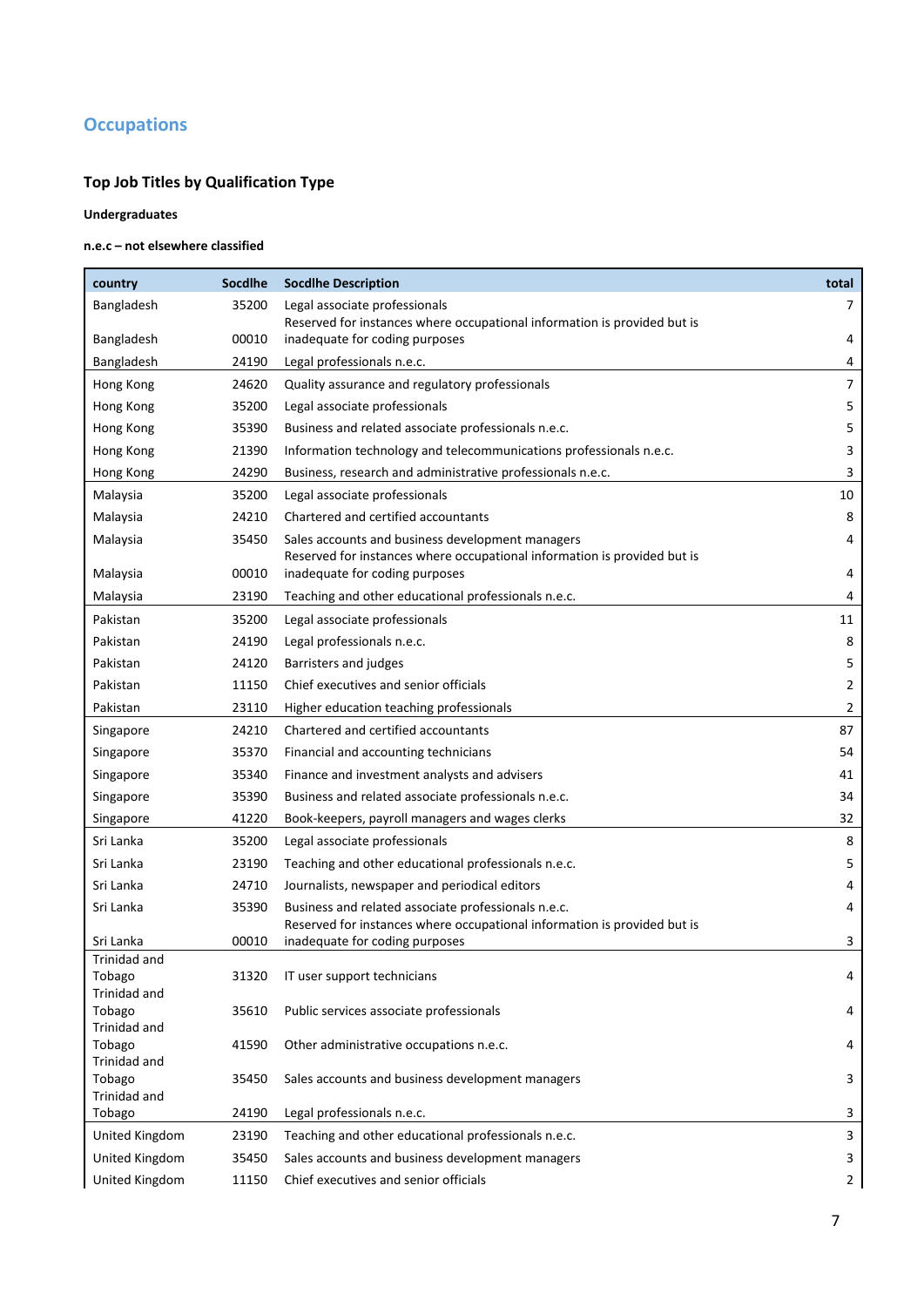| United Kingdom | 21360 | Programmers and software development professionals  | 2             |
|----------------|-------|-----------------------------------------------------|---------------|
| United Kingdom | 22110 | <b>Medical practitioners</b>                        | $\mathcal{P}$ |
| Rest of World  | 35200 | Legal associate professionals                       | 23            |
| Rest of World  | 11150 | Chief executives and senior officials               | 13            |
| Rest of World  | 24190 | Legal professionals n.e.c.                          | 12            |
| Rest of World  | 23190 | Teaching and other educational professionals n.e.c. | 11            |
| Rest of World  | 35340 | Finance and investment analysts and advisers        | q             |

| country                    | Socdlhe | <b>Socdlhe Description</b>                                                        | total |
|----------------------------|---------|-----------------------------------------------------------------------------------|-------|
| Hong Kong                  | 21330   | IT specialist managers                                                            | 2     |
| Sri Lanka                  | 24190   | Legal professionals n.e.c.                                                        | 2     |
| <b>Trinidad and Tobago</b> | 35620   | Human resources and industrial relations officers                                 | 2     |
| United Kingdom             | 22110   | <b>Medical practitioners</b><br>Business and financial project management         | 4     |
| United Kingdom             | 24240   | professionals                                                                     | 4     |
| United Kingdom             | 23110   | Higher education teaching professionals                                           | 3     |
| United Kingdom             | 24130   | Solicitors                                                                        | 3     |
| United Kingdom             | 22190   | Health professionals n.e.c.                                                       | 2     |
| <b>Rest of World</b>       | 24190   | Legal professionals n.e.c.<br>Business, research and administrative professionals | 38    |
| <b>Rest of World</b>       | 24290   | n.e.c.<br>Business and financial project management                               | 19    |
| <b>Rest of World</b>       | 24240   | professionals                                                                     | 17    |
| Rest of World              | 35200   | Legal associate professionals                                                     | 16    |
| <b>Rest of World</b>       | 22110   | <b>Medical practitioners</b>                                                      | 12    |

\* Top 5 Job Titles is given where the number of graduates is more than 1.

\*\*Job Titles have been coded and SOCDLHE classifications given in each case.

## **Top Employer Names by Qualification Type**

### **Undergraduates**

| Country                    | <b>Employer Name</b>                               | Count          |
|----------------------------|----------------------------------------------------|----------------|
| Hong Kong                  | <b>HSBC</b>                                        | 3              |
| Hong Kong                  | AECON                                              | 2              |
| Hong Kong                  | Hong Kong Monetary Authority                       | $\overline{2}$ |
| Pakistan                   | Akhtar Ali and Associates                          | 2              |
| Pakistan                   | Beaconhouse School System                          | 2              |
| Singapore                  | <b>DBS Bank</b>                                    | 18             |
| Singapore                  | <b>OCBC Bank</b>                                   | 17             |
| Singapore                  | <b>HSBC</b>                                        | 6              |
| Singapore                  | Deloitte                                           | 6              |
| Singapore                  | Citibank                                           | 6              |
| Sri Lanka                  | <b>KPMG</b>                                        | $\overline{2}$ |
| <b>Trinidad and Tobago</b> | Ministry of Education                              | $\overline{2}$ |
| <b>Trinidad and Tobago</b> | Ministry of Tertiary Education and Skills Training | 2              |
|                            |                                                    |                |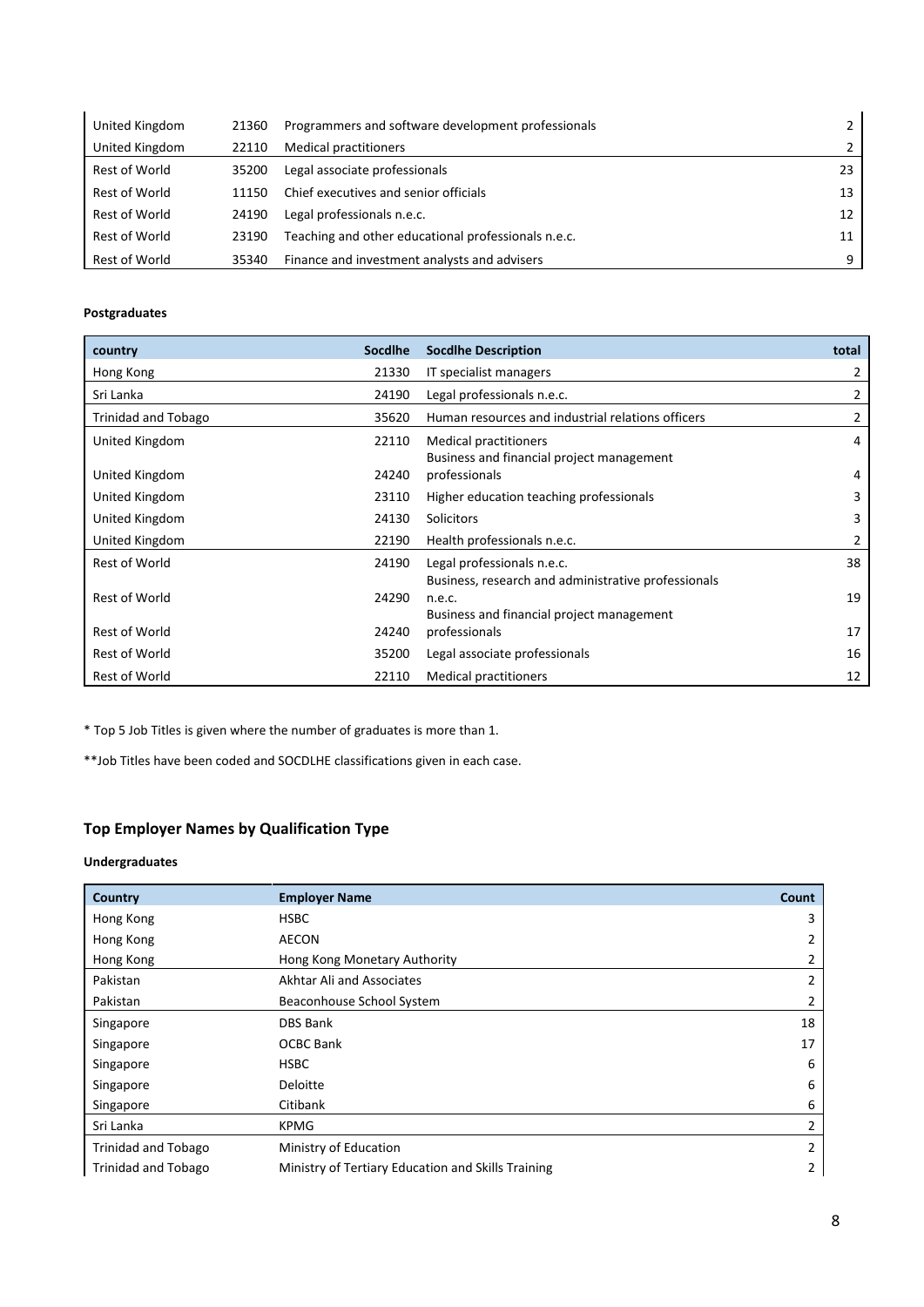| Trinidad and Tobago | Republic Bank Limited        |  |
|---------------------|------------------------------|--|
| United Kingdom      | <b>NHS</b>                   |  |
| Rest of World       | <b>Ghana Commercial Bank</b> |  |
| Rest of World       | European Commission          |  |

| Country        | <b>Employer Name</b>                   | Count |
|----------------|----------------------------------------|-------|
| Hong Kong      | <b>HSBC</b>                            |       |
| United Kingdom | <b>MRC Clinical Trials Unit at UCL</b> |       |
| United Kingdom | <b>NHS</b>                             |       |
| Rest of World  | <b>UNICEF</b>                          |       |
| Rest of World  | Computime Ltd                          |       |

\* Top 5 employer names is given where the number of graduates is more than 1.

\*\*Employer Names have not been coded.

# **Further Study**

### **Top further study Institutions by Qualification Type**

#### **Undergraduates**

| country    | <b>Further Study Institution</b>                      | total          |
|------------|-------------------------------------------------------|----------------|
| Bangladesh | <b>BPP</b>                                            | 16             |
| Bangladesh | University of London                                  | 8              |
| Bangladesh | City University                                       | 3              |
| Bangladesh | University of London International Programme          | 3              |
| Bangladesh | <b>City University</b>                                | $\overline{2}$ |
| Hong Kong  | University of Hong Kong                               | $\overline{7}$ |
| Hong Kong  | Unspecified Institution                               | 4              |
| Hong Kong  | <b>HKU SPACE</b>                                      | 4              |
| Hong Kong  | University of London International Programme          | 3              |
| Hong Kong  | University of London                                  | $\overline{2}$ |
| Malaysia   | <b>Brickfields Asia College</b>                       | 13             |
| Malaysia   | <b>Advance Tertiary College</b>                       | 10             |
| Malaysia   | ACCA (Association of Chartered Certified Accountants) | 4              |
| Malaysia   | SIM (Singapore Institute of Management)               | 2              |
| Malaysia   | University of London                                  | $\overline{2}$ |
| Pakistan   | Unspecified Institution                               | $\overline{7}$ |
| Pakistan   | University of London                                  | 6              |
| Pakistan   | ACCA (Association of Chartered Certified Accountants) | 5              |
| Pakistan   | Forman Christian College                              | 2              |
| Pakistan   | <b>LSE</b>                                            | $\overline{2}$ |
| Singapore  | ISCA (Institute of Singapore Chartered Accountants)   | 29             |
| Singapore  | SIM (Singapore Institute of Management)               | 23             |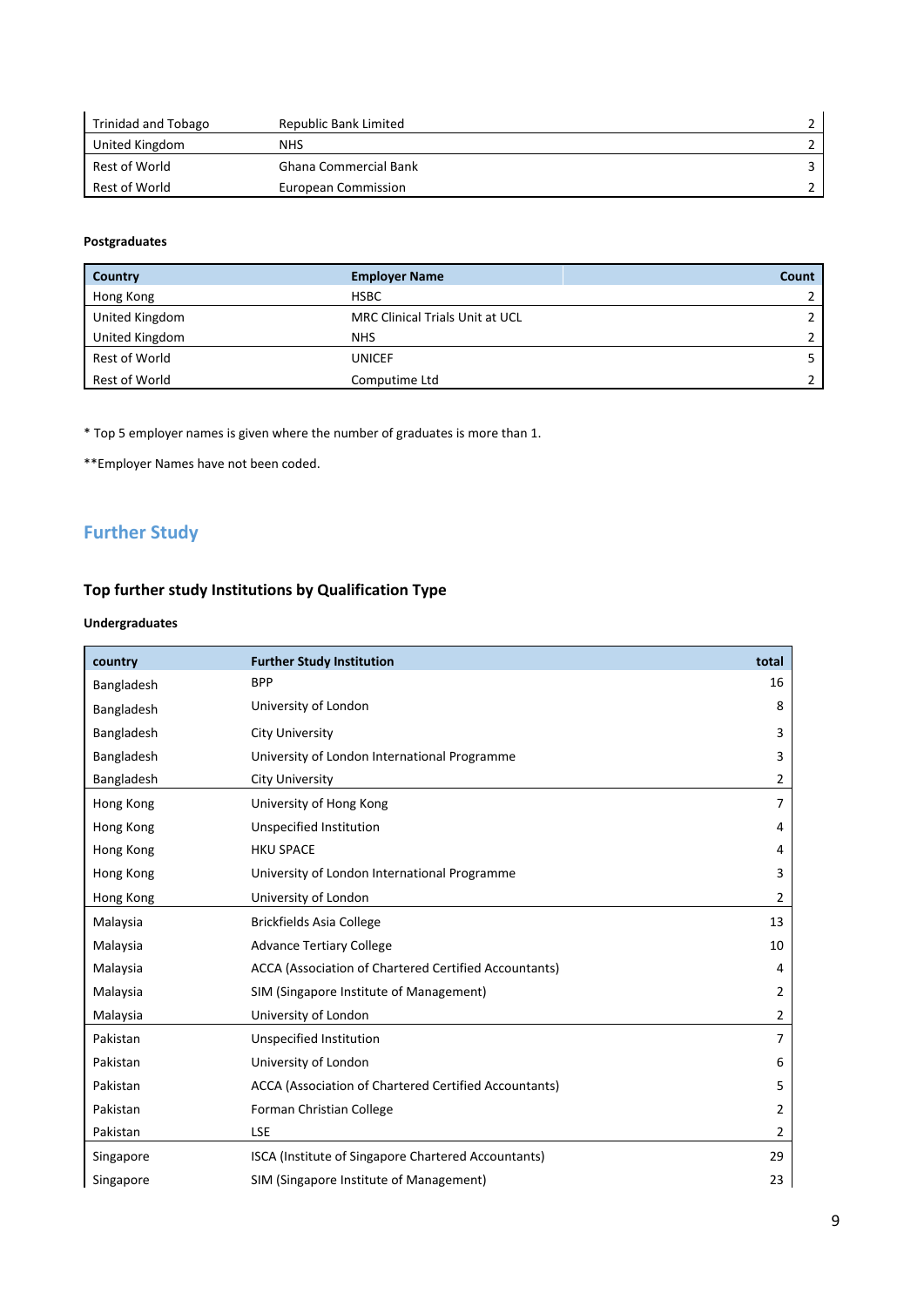| Singapore                  | University of London                         | 21             |
|----------------------------|----------------------------------------------|----------------|
| Singapore                  | Unspecified Institution                      | 14             |
| Singapore                  | <b>CFA Institute</b>                         | 13             |
| Sri Lanka                  | Sri Lanka Law College                        | 12             |
| Sri Lanka                  | Royal Institute of Colombo                   | 8              |
| Sri Lanka                  | University of London                         | 7              |
| Sri Lanka                  | University of London International Programme | 5              |
| Sri Lanka                  | Unspecified Institution                      | 5              |
| <b>Trinidad and Tobago</b> | Hugh Wooding Law School                      | 13             |
| <b>Trinidad and Tobago</b> | <b>Unspecified Institution</b>               | 5              |
| <b>Trinidad and Tobago</b> | <b>Academy of Tertiary Studies</b>           | 4              |
| <b>Trinidad and Tobago</b> | University of the West Indies                | 3              |
| <b>Trinidad and Tobago</b> | <b>Staffordshire University</b>              | 3              |
| United Kingdom             | University of London                         | 3              |
| United Kingdom             | University of London International Programme | $\overline{2}$ |
| United Kingdom             | <b>BPP</b>                                   | 2              |
| United Kingdom             | <b>LSE</b>                                   | 2              |
| <b>Rest of World</b>       | University of London                         | 25             |
| <b>Rest of World</b>       | Norman Manley Law School                     | 12             |
| <b>Rest of World</b>       | Ghana School of Law                          | 12             |
| <b>Rest of World</b>       | Unspecified Institution                      | 11             |
| <b>Rest of World</b>       | <b>BPP University</b>                        | 6              |

| country              | <b>Further Study Institution</b>                           | total |
|----------------------|------------------------------------------------------------|-------|
| Pakistan             | University of London                                       |       |
| United Kingdom       | University of London                                       | 3     |
| United Kingdom       | University of London International Programme               |       |
| Rest of World        | Queen Mary University of London (QML)                      | 14    |
| Rest of World        | University of London                                       | 11    |
| Rest of World        | University of London International Programme               | 10    |
| Rest of World        | Unspecified Institution                                    | 8     |
|                      | University College London (UCL) / Queen Mary University of |       |
| <b>Rest of World</b> | London (QML)                                               | 6     |

\* Top 5 further study institutions is given where the number of graduates is more than 1.

\*\*Further Study Institutions have been coded.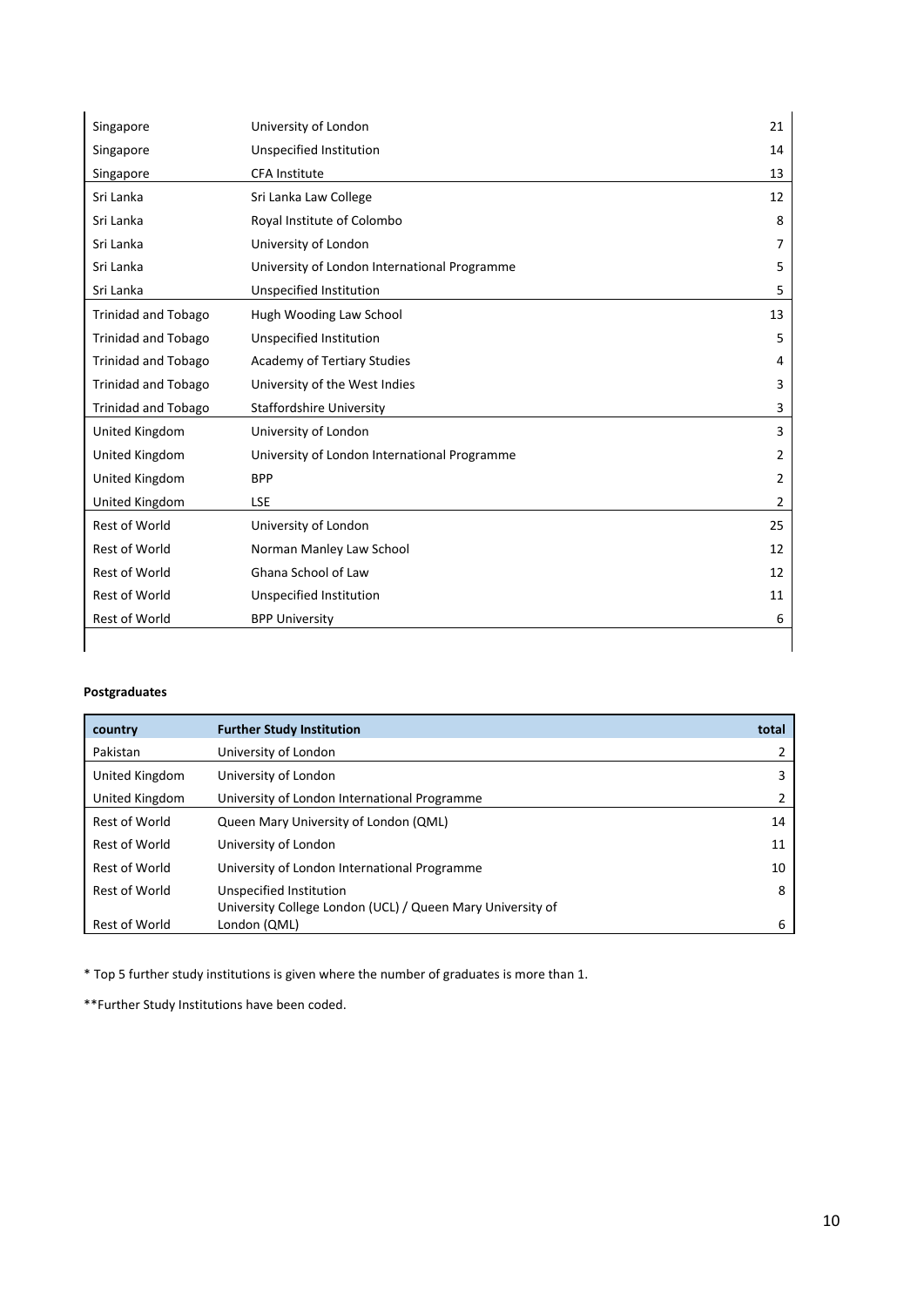## **Top further study course names by Qualification Type**

### **Undergraduates**

| Country                    | <b>Course Name</b>                                           | total          |
|----------------------------|--------------------------------------------------------------|----------------|
| Bangladesh                 | <b>BPTC (Bar Professional Training Course)</b>               | 20             |
| Bangladesh                 | LLB                                                          | 8              |
| Bangladesh                 | LLM                                                          | 4              |
| Bangladesh                 | <b>LLM International Business Law</b>                        | 2              |
| Bangladesh                 | LPC (Legal Practice Course)                                  | 2              |
| Hong Kong                  | PCLL (Postgraduate Certificate in Laws)                      | 7              |
| Hong Kong                  | MBA (Master of Business Administration)                      | 3              |
| Hong Kong                  | LLM                                                          | 3              |
| Hong Kong                  | LLB                                                          | 2              |
| Malaysia                   | CLP (Certificate in Legal Practice)                          | 25             |
| Malaysia                   | <b>Accountancy Professional Qualifications</b>               | 4              |
| Malaysia                   | <b>Accounting and Finance</b>                                | 2              |
| Malaysia                   | ICSA (Institute of Chartered Secretaries and Administrators) | 2              |
| Malaysia                   | ACCA (Association of Chartered Certified Accountants)        | 2              |
| Pakistan                   | <b>LLM</b>                                                   | $\overline{7}$ |
| Pakistan                   | BPTC (Bar Professional Training Course)                      | 6              |
| Pakistan                   | ACCA (Association of Chartered Certified Accountants)        | 5              |
| Pakistan                   | LPC (Legal Practice Course)                                  | 5              |
| Pakistan                   | LLB                                                          | 2              |
| Singapore                  | Singapore QP (Singapore Qualification Programme)             | 23             |
| Singapore                  | CFA (Chartered Financial Analyst)                            | 21             |
| Singapore                  | ACCA (Association of Chartered Certified Accountants)        | 14             |
| Singapore                  | <b>Accountancy Professional Qualifications</b>               | 13             |
| Singapore                  | <b>BSc Accounting and Finance</b>                            | 13             |
| Sri Lanka                  | LLB                                                          | 12             |
| Sri Lanka                  | Attorney-At-Law                                              | 10             |
| Sri Lanka                  | LPC (Legal Practice Course)                                  | 4              |
| Sri Lanka                  | LLM                                                          | 3              |
| Sri Lanka                  | CIMA (Chartered Institute of Management Accountants)         | 3              |
| <b>Trinidad and Tobago</b> | LEC (Legal Education Certificate)                            | 11             |
| <b>Trinidad and Tobago</b> | LPC (Legal Practice Course)                                  | 11             |
| Trinidad and Tobago        | LLB                                                          | 7              |
| <b>Trinidad and Tobago</b> | <b>BPTC (Bar Professional Training Course)</b>               | 5              |
| <b>Trinidad and Tobago</b> | Computing and Information Systems                            | 3              |
| United Kingdom             | BTT (Bar Transfer Test)                                      | $\mathbf 2$    |
| United Kingdom             | <b>BA Philosophy</b>                                         | 2              |
| United Kingdom             | <b>PGCE Primary Teaching</b>                                 | 2              |
| United Kingdom             | LLM                                                          | 2              |
| Rest of World              | BPTC (Bar Professional Training Course)                      | 33             |
| Rest of World              | <b>LLB</b>                                                   | 18             |
| Rest of World              | <b>LLM</b>                                                   | 17             |
| Rest of World              | LPC (Legal Practice Course)                                  | 9              |
| Rest of World              | LEC (Legal Education Certificate)                            | 9              |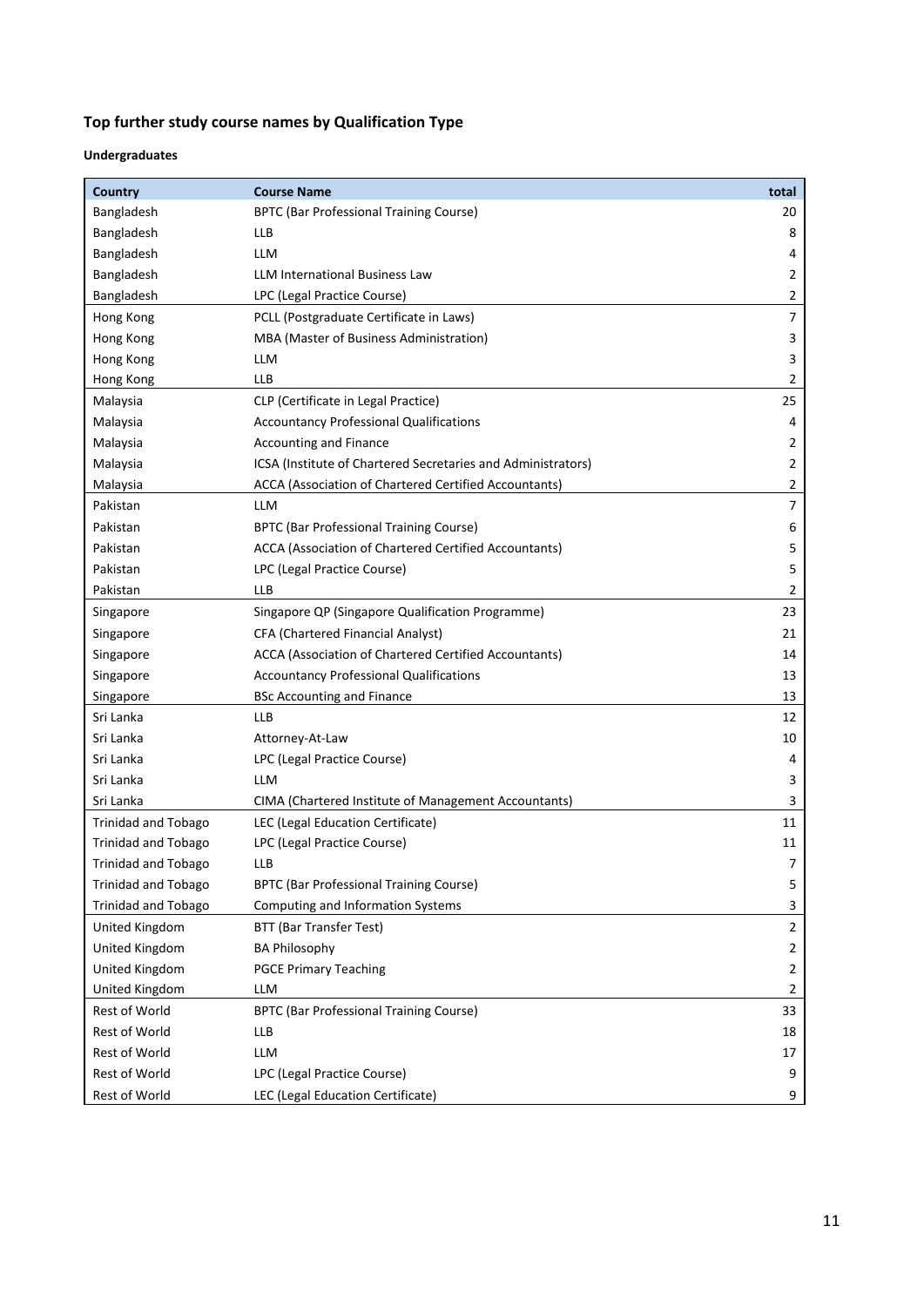| Country        | Course name coded              | total |
|----------------|--------------------------------|-------|
| Hong Kong      | <b>LLM</b>                     | 4     |
| United Kingdom | <b>LLM</b>                     |       |
| Rest of World  | <b>LLM</b>                     | 30    |
| Rest of World  | <b>MSc Infectious Diseases</b> | 3     |
| Rest of World  | <b>MSc Public Health</b>       | 3     |
| Rest of World  | PGDip Law                      | 2     |
| Rest of World  | PhD                            |       |

\* Top 5 further study courses are given where the number of graduates is more than 1.

\*\*Further Study courses have been coded for consistency.

### **Employer Size**

### **Employer Size Breakdown**

| <b>Undergraduates</b>      |         |           |             |
|----------------------------|---------|-----------|-------------|
| <b>Country</b>             | 1 to 49 | 50 to 249 | 250 or more |
| Bangladesh                 | 9       | 4         | 3           |
| Hong Kong                  | 11      | 11        | 52          |
| Malaysia                   | 21      |           | 19          |
| Pakistan                   | 28      | 6         | 11          |
| Rest of World              | 62      | 38        | 112         |
| Singapore                  | 116     | 98        | 268         |
| Sri Lanka                  | 15      | 17        | 14          |
| <b>Trinidad and Tobago</b> | 15      | 10        | 31          |
| United Kingdom             | 14      | 5         | 19          |
| Total                      | 291     | 196       | 529         |

| Country             | 1 to 49 | 50 to 249 | 250 or more |
|---------------------|---------|-----------|-------------|
| Bangladesh          | 56.3%   | 25.0%     | 18.8%       |
| Hong Kong           | 14.9%   | 14.9%     | 70.3%       |
| Malaysia            | 44.7%   | 14.9%     | 40.4%       |
| Pakistan            | 62.2%   | 13.3%     | 24.4%       |
| Rest of World       | 29.2%   | 17.9%     | 52.8%       |
| Singapore           | 24.1%   | 20.3%     | 55.6%       |
| Sri Lanka           | 32.6%   | 37.0%     | 30.4%       |
| Trinidad and Tobago | 26.8%   | 17.9%     | 55.4%       |
| United Kingdom      | 36.8%   | 13.2%     | 50.0%       |
| Total               | 28.6%   | 19.3%     | 52.1%       |

### **Postgraduates**

| Country       | 1 to 49 | 50 to 249 | 250 or more    |
|---------------|---------|-----------|----------------|
| Bangladesh    | ∸       | 0         | $\mathbf{0}$   |
| Hong Kong     | 0       |           | 12             |
| Malaysia      | 0       |           | $\mathbf{1}$   |
| Pakistan      | 4       |           | $\overline{2}$ |
| Rest of World | 61      | 42        | 114            |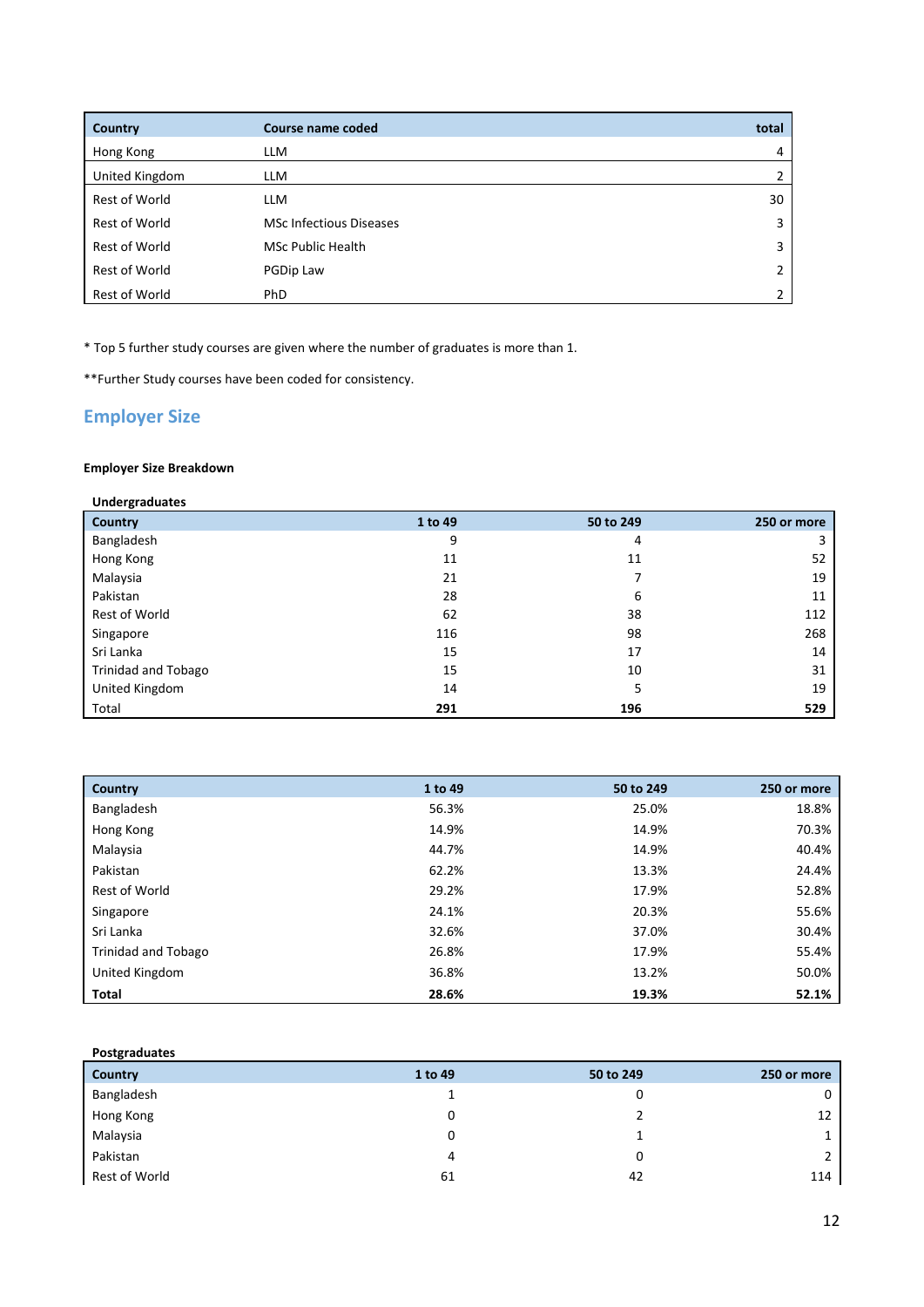| Singapore           |    |    |     |
|---------------------|----|----|-----|
| Sri Lanka           |    |    |     |
| Trinidad and Tobago |    |    |     |
| United Kingdom      | 8  |    |     |
| Total               | 76 | 50 | 153 |

| Country                    | 1 to 49 | 50 to 249 | 250 or more |
|----------------------------|---------|-----------|-------------|
| Bangladesh                 | 100.0%  | 0.0%      | $0.0\%$     |
| Hong Kong                  | 0.0%    | 14.3%     | 85.7%       |
| Malaysia                   | 0.0%    | 50.0%     | 50.0%       |
| Pakistan                   | 66.7%   | 0.0%      | 33.3%       |
| Rest of World              | 28.1%   | 19.4%     | 52.5%       |
| Singapore                  | 16.7%   | 0.0%      | 83.3%       |
| Sri Lanka                  | 25.0%   | 50.0%     | 25.0%       |
| <b>Trinidad and Tobago</b> | $0.0\%$ | 50.0%     | 50.0%       |
| United Kingdom             | 29.6%   | 7.4%      | 63.0%       |
| <b>Total</b>               | 27.2%   | 17.9%     | 54.8%       |

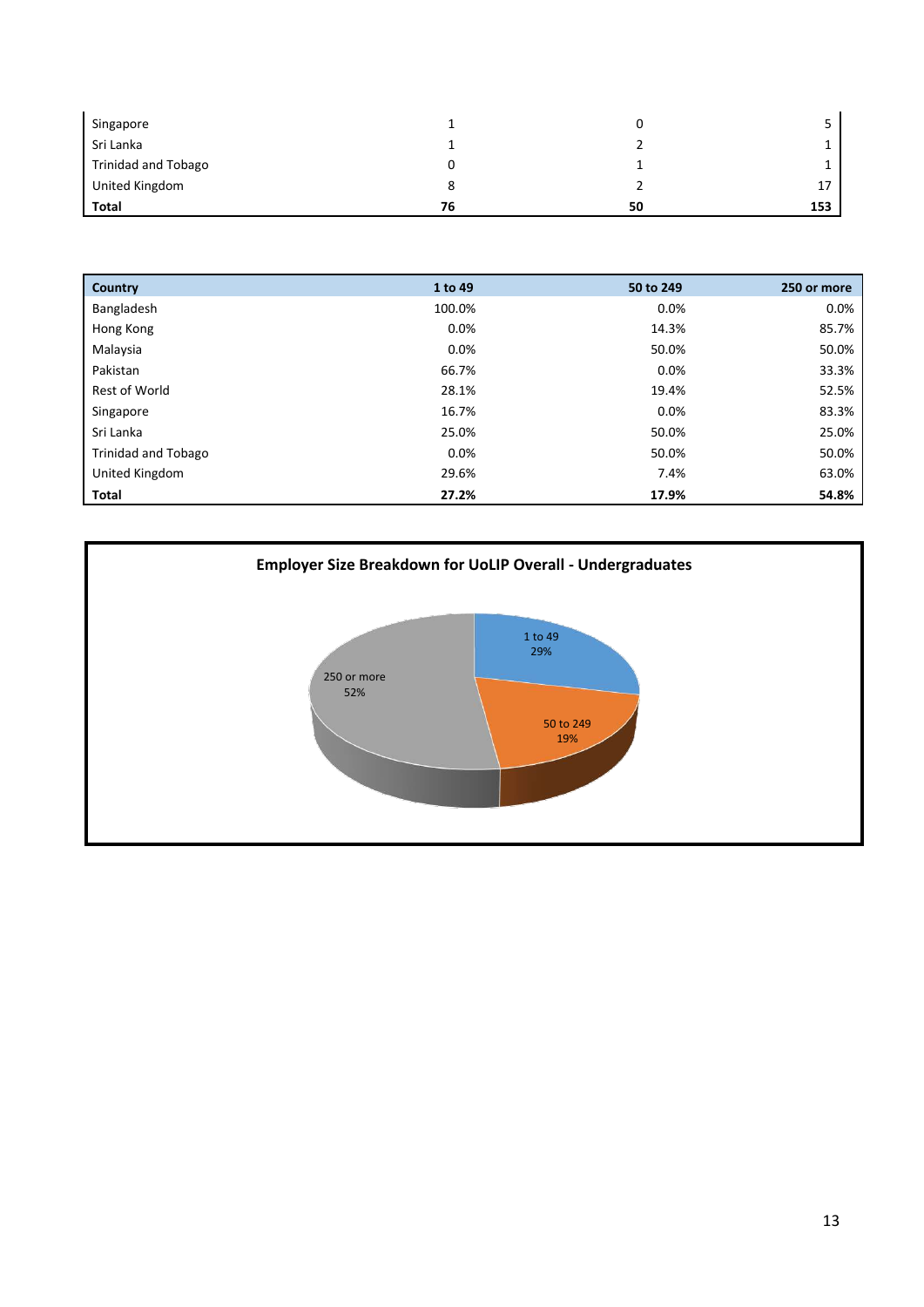

# **Main Reasons for Taking Job**

| Country              | It fitted into<br>my career<br>plan/it was<br>exactly the<br>type of<br>work I<br>wanted | It was the<br>best job<br>offer I<br>received | It was the<br>only job<br>offer I<br>received | It was an<br>opportunity<br>to progress To see if I<br>in the<br>$\mathsf{n}$ | would like the<br>involved | To gain and<br>broaden my<br>experience in<br>order to get the<br>organisatio type of work it type of job I really It was in the<br>want | right location | The job was<br>well-paid | In order to<br>earn a<br>living/pay<br>off debts |
|----------------------|------------------------------------------------------------------------------------------|-----------------------------------------------|-----------------------------------------------|-------------------------------------------------------------------------------|----------------------------|------------------------------------------------------------------------------------------------------------------------------------------|----------------|--------------------------|--------------------------------------------------|
| Bangladesh           | 10                                                                                       | 5                                             | 0                                             | 3                                                                             | 0                          | 0                                                                                                                                        |                | 0                        |                                                  |
| Hong Kong            | 38                                                                                       | 12                                            |                                               | 6                                                                             | 10                         |                                                                                                                                          |                | 6                        |                                                  |
| Malaysia             | 12                                                                                       | 3                                             |                                               | 12                                                                            | 11                         |                                                                                                                                          |                |                          |                                                  |
| Pakistan             | 20                                                                                       |                                               |                                               | 17                                                                            | 4                          |                                                                                                                                          |                |                          |                                                  |
| <b>Rest of World</b> | 185                                                                                      | 46                                            | 26                                            | 58                                                                            | 35                         | 6                                                                                                                                        | 22             | 14                       | 14                                               |
| Singapore            | 117                                                                                      | 81                                            | 42                                            | 84                                                                            | 79                         | 35                                                                                                                                       | 38             | 25                       |                                                  |
| Sri Lanka            | 17                                                                                       | 3                                             |                                               | 17                                                                            | 9                          |                                                                                                                                          |                |                          |                                                  |
| Trinidad and Tobago  | 17                                                                                       | 9                                             | 14                                            | 5                                                                             |                            |                                                                                                                                          |                |                          |                                                  |
| United Kingdom       | 34                                                                                       | 8                                             | 2                                             | 6                                                                             |                            |                                                                                                                                          | 6              |                          |                                                  |
| Total                | 450                                                                                      | 168                                           | 100                                           | 208                                                                           | 154                        | 54                                                                                                                                       | 80             | 54                       | 30                                               |

Percentages

|                      | It fitted into<br>my career<br>plan/it was<br>exactly the<br>type of<br>work I | It was the<br>best job<br>offer I | It was the<br>only job<br>offer I | It was an<br>opportunity<br>to progress<br>in the | To see if I<br>would like the<br>organisatio type of work it | To gain and<br>broaden my<br>experience in<br>order to get the<br>type of job I really It was in the |                | The job was | In order to<br>earn a<br>living/pay |
|----------------------|--------------------------------------------------------------------------------|-----------------------------------|-----------------------------------|---------------------------------------------------|--------------------------------------------------------------|------------------------------------------------------------------------------------------------------|----------------|-------------|-------------------------------------|
| <b>Country</b>       | wanted                                                                         | received                          | received                          | n                                                 | involved                                                     | want                                                                                                 | right location | well-paid   | off debts                           |
| Bangladesh           | 52.6%                                                                          | 26.3%                             | 0.0%                              | 15.8%                                             | 0.0%                                                         | $0.0\%$                                                                                              | 5.3%           | $0.0\%$     | 0.0%                                |
| Hong Kong            | 42.2%                                                                          | $13.3\%$                          | $7.8\%$                           | 6.7%                                              | $11.1\%$                                                     | $5.6\%$                                                                                              | $3.3\%$        | $6.7\%$     | 3.3%                                |
| Malaysia             | 24.0%                                                                          | 6.0%                              | 14.0%                             | 24.0%                                             | $22.0\%$                                                     | $6.0\%$                                                                                              | $2.0\%$        | 2.0%        | 0.0%                                |
| Pakistan             | 40.8%                                                                          | 2.0%                              | 2.0%                              | $34.7\%$                                          | 8.2%                                                         | $2.0\%$                                                                                              | 8.2%           | 2.0%        | 0.0%                                |
| <b>Rest of World</b> | 45.6%                                                                          | $11.3\%$                          | 6.4%                              | 14.3%                                             | $8.6\%$                                                      | $1.5\%$                                                                                              | $5.4\%$        | $3.4\%$     | 3.4%                                |
| Singapore            | 23.1%                                                                          | $16.0\%$                          | 8.3%                              | 16.6%                                             | $15.6\%$                                                     | $6.9\%$                                                                                              | 7.5%           | 4.9%        | 1.2%                                |
| Sri Lanka            | 33.3%                                                                          | $5.9\%$                           | 2.0%                              | 33.3%                                             | 17.6%                                                        | $2.0\%$                                                                                              | $2.0\%$        | 2.0%        | 2.0%                                |
| Trinidad and Tobago  | 28.3%                                                                          | 15.0%                             | $23.3\%$                          | $8.3\%$                                           | $5.0\%$                                                      | $1.7\%$                                                                                              | $6.7\%$        | $6.7\%$     | 5.0%                                |
| United Kingdom       | 51.5%                                                                          | 12.1%                             | $3.0\%$                           | $9.1\%$                                           | $4.5\%$                                                      | $3.0\%$                                                                                              | $9.1\%$        | $3.0\%$     | 4.5%                                |
| <b>Total</b>         | 34.7%                                                                          | 12.9%                             | 7.7%                              | 16.0%                                             | 11.9%                                                        | 4.2%                                                                                                 | 6.2%           | 4.2%        | 2.3%                                |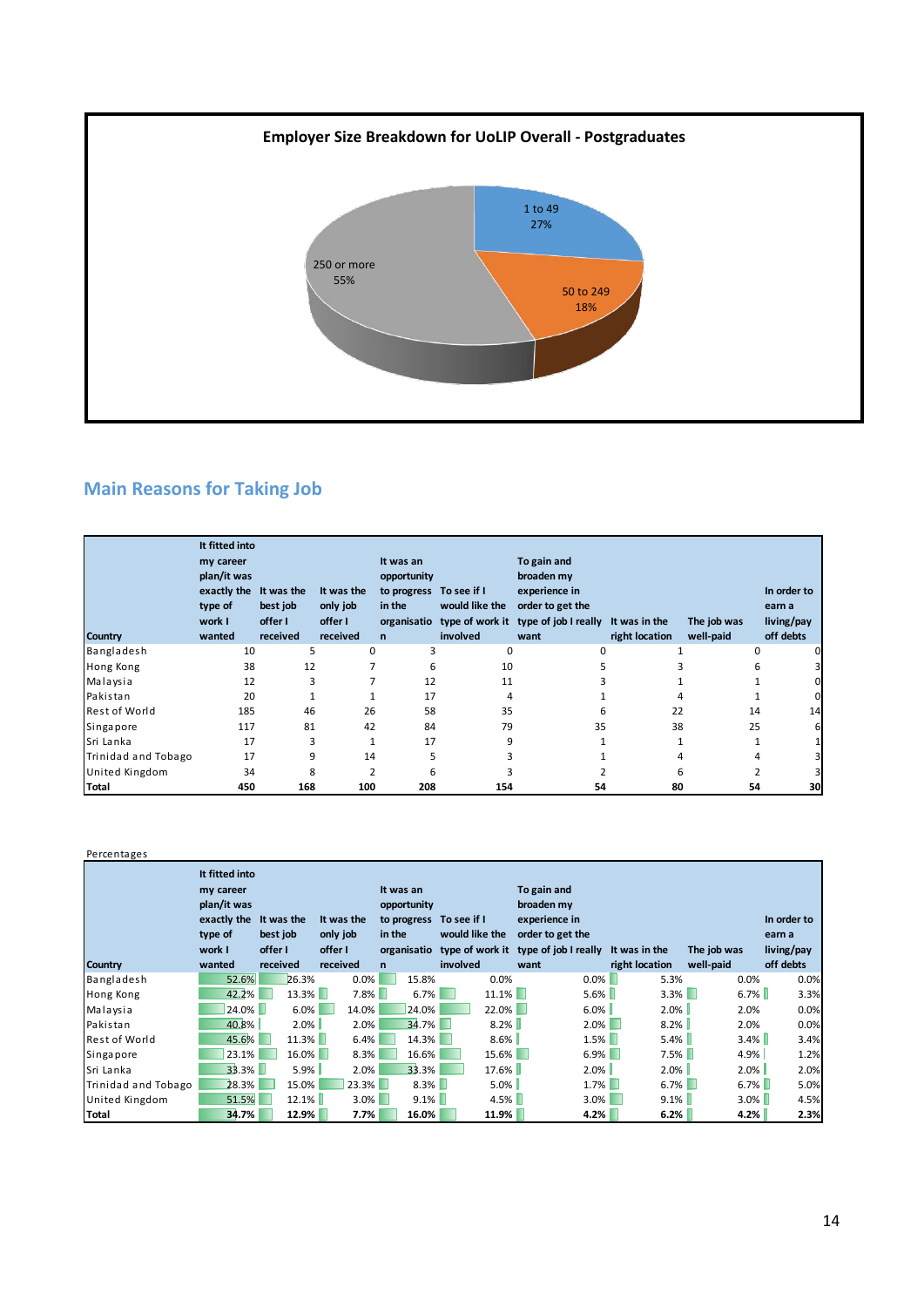

## **Employer Tuition Support**

|                | <b>My Tuition fees</b><br>were paid | I was given a grant to<br>cover my tuition fees<br>and living expenses | I was given study<br>leave | I was not given any<br>support by my<br>employer |
|----------------|-------------------------------------|------------------------------------------------------------------------|----------------------------|--------------------------------------------------|
| Undergraduates | 47                                  | 8                                                                      | 143                        | 439                                              |
| Postgraduates  | 54                                  | 8                                                                      | 67                         | 131                                              |
| <b>Total</b>   | 101                                 | 16                                                                     | 210                        | 570                                              |

|                | <b>My Tuition fees were</b><br>paid | I was given a grant<br>to cover my tuition<br>fees and living<br>expenses | I was given<br>study leave | I was not given<br>any support by<br>my employer |
|----------------|-------------------------------------|---------------------------------------------------------------------------|----------------------------|--------------------------------------------------|
| Undergraduates | 7.4%                                | 1.3%                                                                      | 22.4%                      | 68.9%                                            |
| Postgraduates  | 20.8%                               | 3.1%                                                                      | 25.8%                      | 50.4%                                            |
| <b>Total</b>   | 11.3%                               | 1.8%                                                                      | 23.4%                      | 63.5%                                            |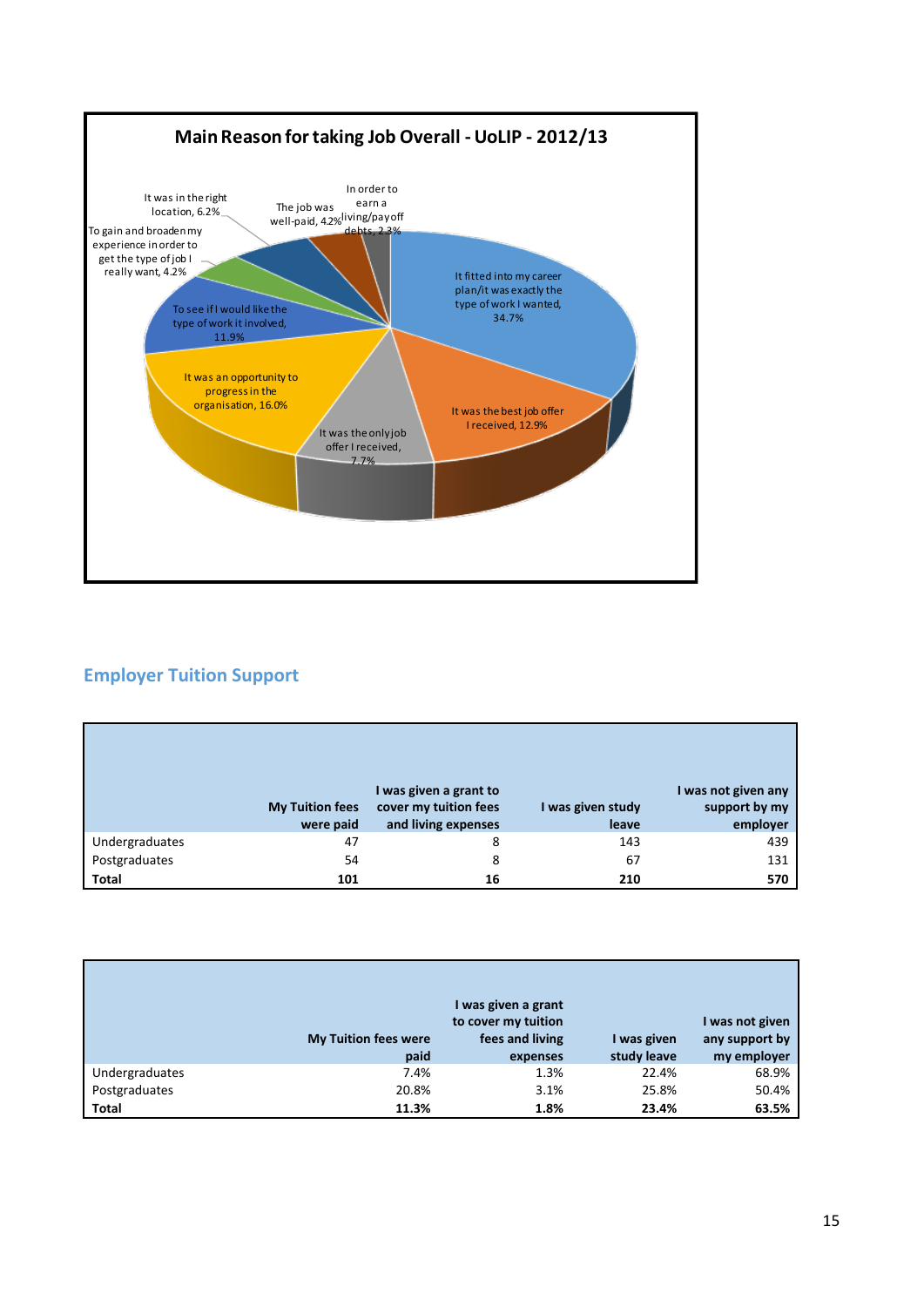

# **Previous Employment with employer**

|                | Yes: before my<br>programme of study | Yes: during my<br>programme of study | Yes: before and during<br>my programme of<br>study | <b>No</b> |
|----------------|--------------------------------------|--------------------------------------|----------------------------------------------------|-----------|
| Undergraduates | 145                                  | 230                                  | 97                                                 | 597       |
| Postgraduates  | 77                                   | 93                                   | 84                                                 | 29        |
| <b>Total</b>   | 222                                  | 323                                  | 181                                                | 626       |

|                | Yes: before my<br>programme of study | Yes: during my<br>programme of study | Yes: before and<br>during my<br>programme of study | <b>No</b> |
|----------------|--------------------------------------|--------------------------------------|----------------------------------------------------|-----------|
| Undergraduates | 13.6%                                | 21.5%                                | 9.1%                                               | 55.8%     |
| Postgraduates  | 27.2%                                | 32.9%                                | 29.7%                                              | 10.2%     |
| <b>Total</b>   | 16.4%                                | 23.9%                                | 13.4%                                              | 46.3%     |

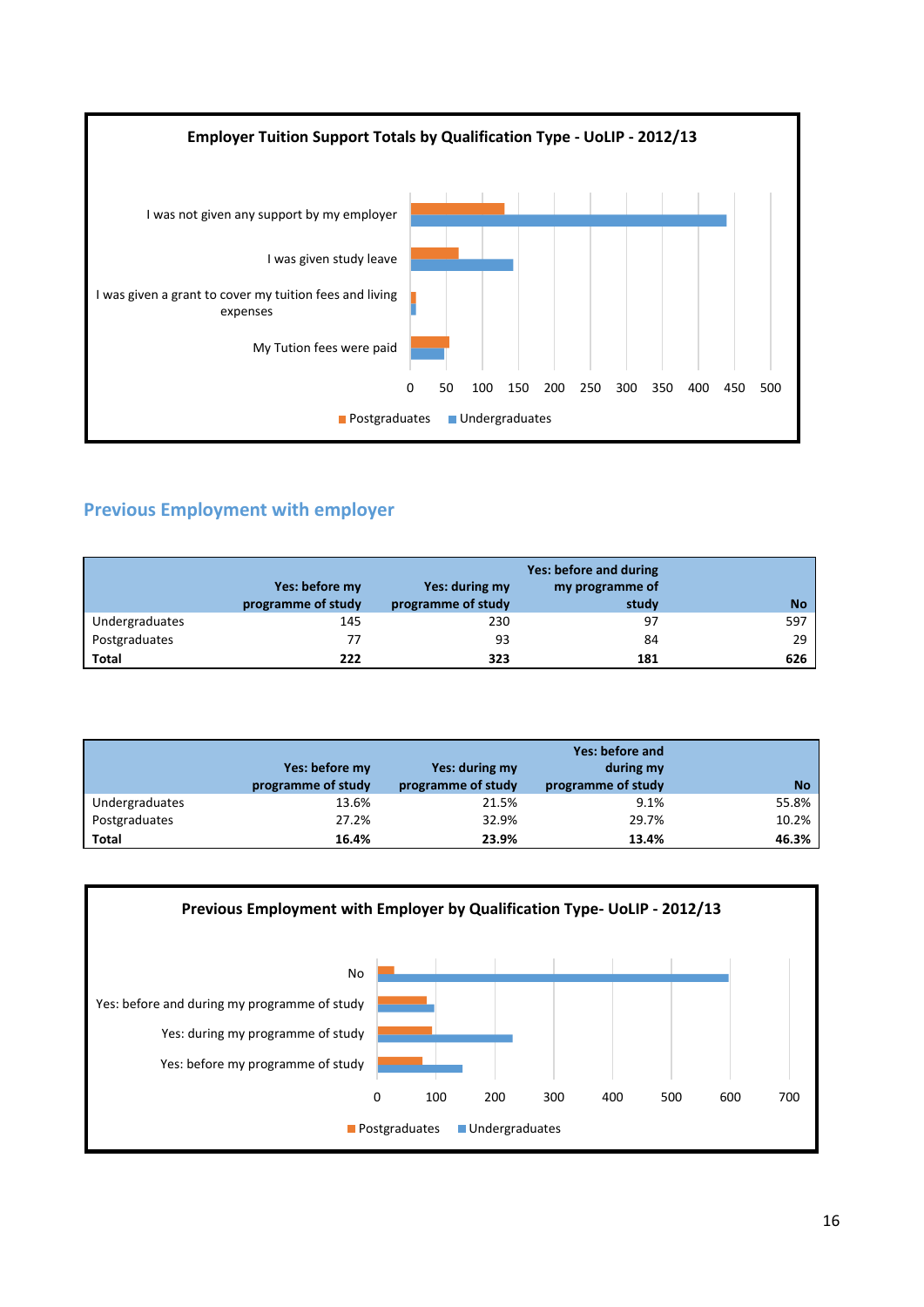### **Top Industry Sectors**

#### **Undergraduates**

|         | <b>Singapore</b>                    |       | Other                               |       |
|---------|-------------------------------------|-------|-------------------------------------|-------|
| Ranking | <b>Sector</b>                       | Count | <b>Sector</b>                       | Count |
|         | Financial & Insurance               | 132   | Legal                               | 70    |
|         | Accountancy                         | 59    | Financial & Insurance               | 43    |
| 3       | <b>Transportation &amp; Storage</b> | 13    | Education                           | 34    |
| 4       | Manufacturing                       | 9     | Accountancy                         | 22    |
| 5       | Architectural/Engineering           |       | Architectural/Engineering           | 10    |
| 6       | Computer Prog & Consultancy         |       | Computer Prog & Consultancy         | 9     |
|         | <b>Head Offices/Mgt Consultancy</b> |       | Manufacturing                       | 9     |
| 8       | Legal                               | 6     | <b>Transportation &amp; Storage</b> | 8     |
| 9       | Wholesale & Retail                  | 6     | Head Offices/Mgt Consultancy        |       |
| 10      | Education                           | 5     | Wholesale & Retail                  | 4     |

#### **Postgraduates**

|                | <b>Singapore</b> |       | Other                        |       |
|----------------|------------------|-------|------------------------------|-------|
| Ranking        | <b>Sector</b>    | Count | <b>Sector</b>                | Count |
| 1              | Education        | 2     | Education                    | 20    |
| $\overline{2}$ | Health           | 2     | Financial & Insurance        | 19    |
| 3              |                  |       | Health                       | 15    |
| 4              |                  |       | Head Offices/Mgt Consultancy | 6     |
| 5              |                  |       | Architectural/Engineering    | 2     |
| 6              |                  |       | Computer Prog & Consultancy  | 2     |
| 7              |                  |       | Construction                 | 2     |
| 8              |                  |       |                              |       |
| 9              |                  |       |                              |       |
| 10             |                  |       |                              |       |

## **Qualification Required**

### **Breakdown of whether a qualification is required for the job.**

(These will not add up to total responses as not all the graduates answered this question.)

| <b>Undergraduates</b> |                           |           |                     |            |
|-----------------------|---------------------------|-----------|---------------------|------------|
| Country               | <b>Formal Requirement</b> | Advantage | <b>Not required</b> | Don't Know |
| Bangladesh            | 10                        | 5         | 4                   | 0          |
| Hong Kong             | 10                        | 25        | 42                  |            |
| Malaysia              | 18                        | 18        | 14                  |            |
| Pakistan              | 22                        | 18        |                     | 0          |
| Rest of World         | 42                        | 83        | 89                  |            |
| Singapore             | 180                       | 215       | 88                  | 31         |
| Sri Lanka             | 18                        | 22        | 12                  |            |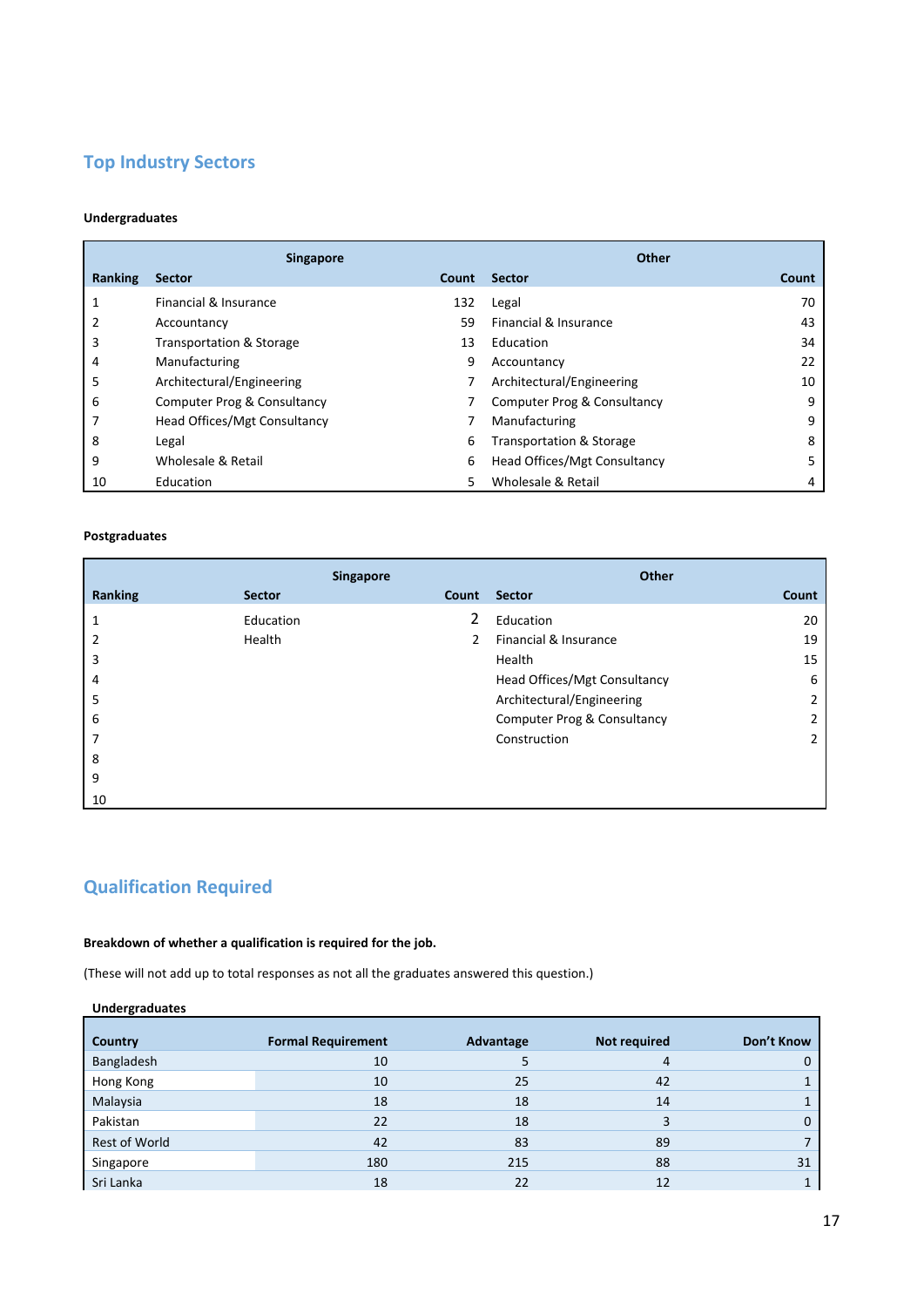| Trinidad and Tobago | ᅩ   | ر ے | <u>_ _</u> |    |
|---------------------|-----|-----|------------|----|
| United Kingdom      | 10  | 10  | --         |    |
| Total               | 323 | 419 | 296        | 44 |

| Country              | <b>Formal Requirement</b> | Advantage | <b>Not required</b> | Don't Know |
|----------------------|---------------------------|-----------|---------------------|------------|
| Bangladesh           | 53%                       | 26%       | 21%                 | 0%         |
| Hong Kong            | 13%                       | 32%       | 54%                 | 1%         |
| Malaysia             | 35%                       | 35%       | 27%                 | 2%         |
| Pakistan             | 51%                       | 42%       | 7%                  | 0%         |
| <b>Rest of World</b> | 19%                       | 38%       | 40%                 | 3%         |
| Singapore            | 35%                       | 42%       | 17%                 | 6%         |
| Sri Lanka            | 34%                       | 42%       | 23%                 | 2%         |
| Trinidad and Tobago  | 21%                       | 37%       | 37%                 | 5%         |
| United Kingdom       | 24%                       | 24%       | 51%                 | 0%         |
| Total                | 30%                       | 39%       | 27%                 | 4%         |

| Country                    | <b>Formal Requirement</b> | Advantage | <b>Not required</b> | Don't Know |
|----------------------------|---------------------------|-----------|---------------------|------------|
| Bangladesh                 | 0                         |           | 0                   | 0          |
| Hong Kong                  | 0                         | 3         | 11                  | 0          |
| Malaysia                   |                           |           | 2                   | 0          |
| Pakistan                   |                           | 5         | $\mathbf 0$         | 0          |
| Rest of World              | 20                        | 104       | 93                  | 3          |
| Singapore                  |                           |           | $\overline{4}$      | 0          |
| Sri Lanka                  | $\Omega$                  |           | $\mathfrak z$       | 0          |
| <b>Trinidad and Tobago</b> | $\Omega$                  |           |                     | 0          |
| United Kingdom             |                           | 11        | 16                  | 1          |
| <b>Total</b>               | 24                        | 129       | 129                 | 4          |

| Country                    | <b>Formal Requirement</b> | Advantage | <b>Not required</b> | Don't Know |
|----------------------------|---------------------------|-----------|---------------------|------------|
| Bangladesh                 | 0%                        | 100%      | 0%                  | 0%         |
| Hong Kong                  | 0%                        | 21%       | 79%                 | 0%         |
| Malaysia                   | 25%                       | 25%       | 50%                 | 0%         |
| Pakistan                   | 17%                       | 83%       | 0%                  | 0%         |
| Rest of World              | 9%                        | 47%       | 42%                 | 1%         |
| Singapore                  | 17%                       | 17%       | 67%                 | 0%         |
| Sri Lanka                  | 0%                        | 50%       | 50%                 | 0%         |
| <b>Trinidad and Tobago</b> | 0%                        | 50%       | 50%                 | 0%         |
| United Kingdom             | 3%                        | 38%       | 55%                 | 3%         |
| Total                      | 8%                        | 45%       | 45%                 | 1%         |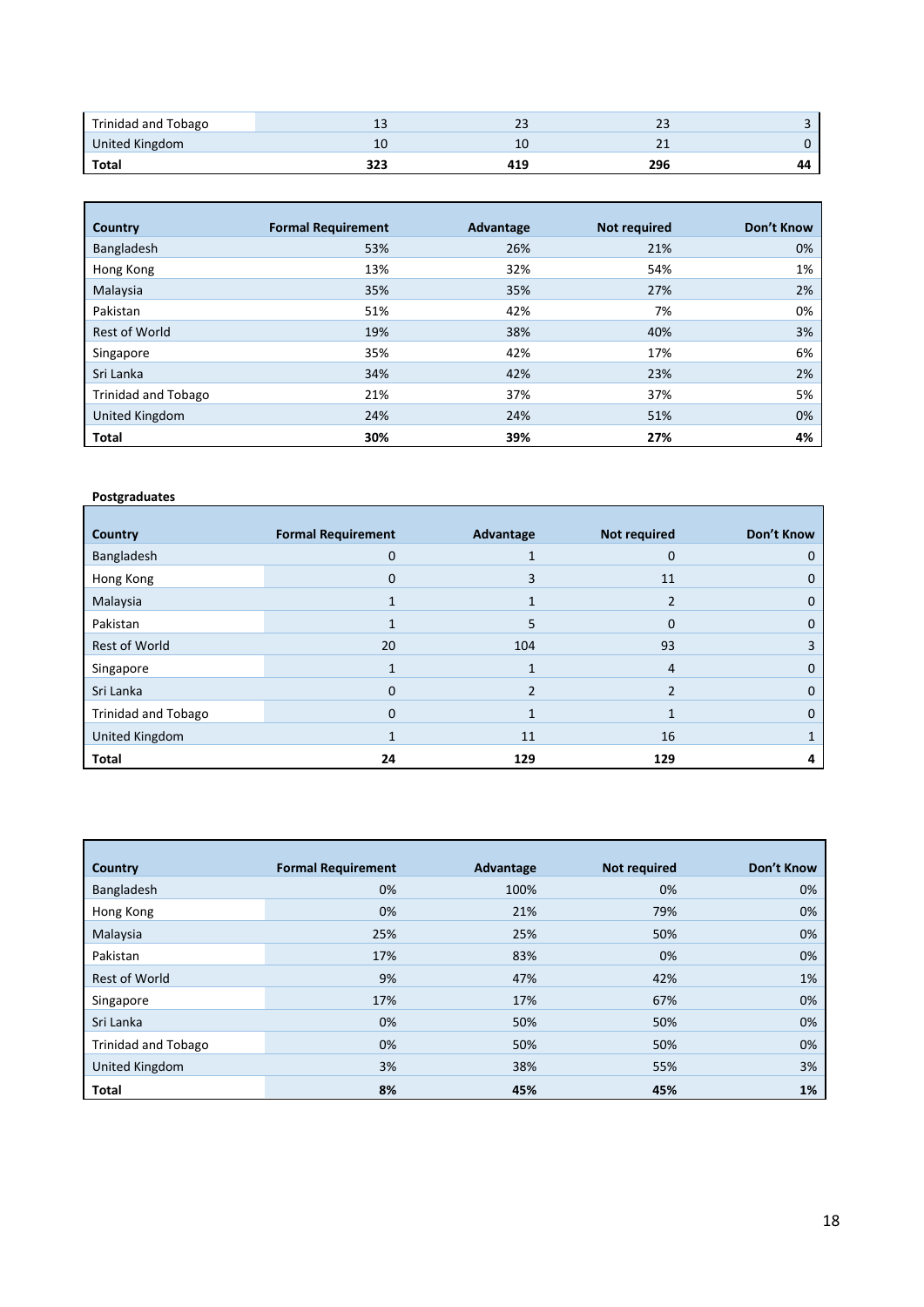

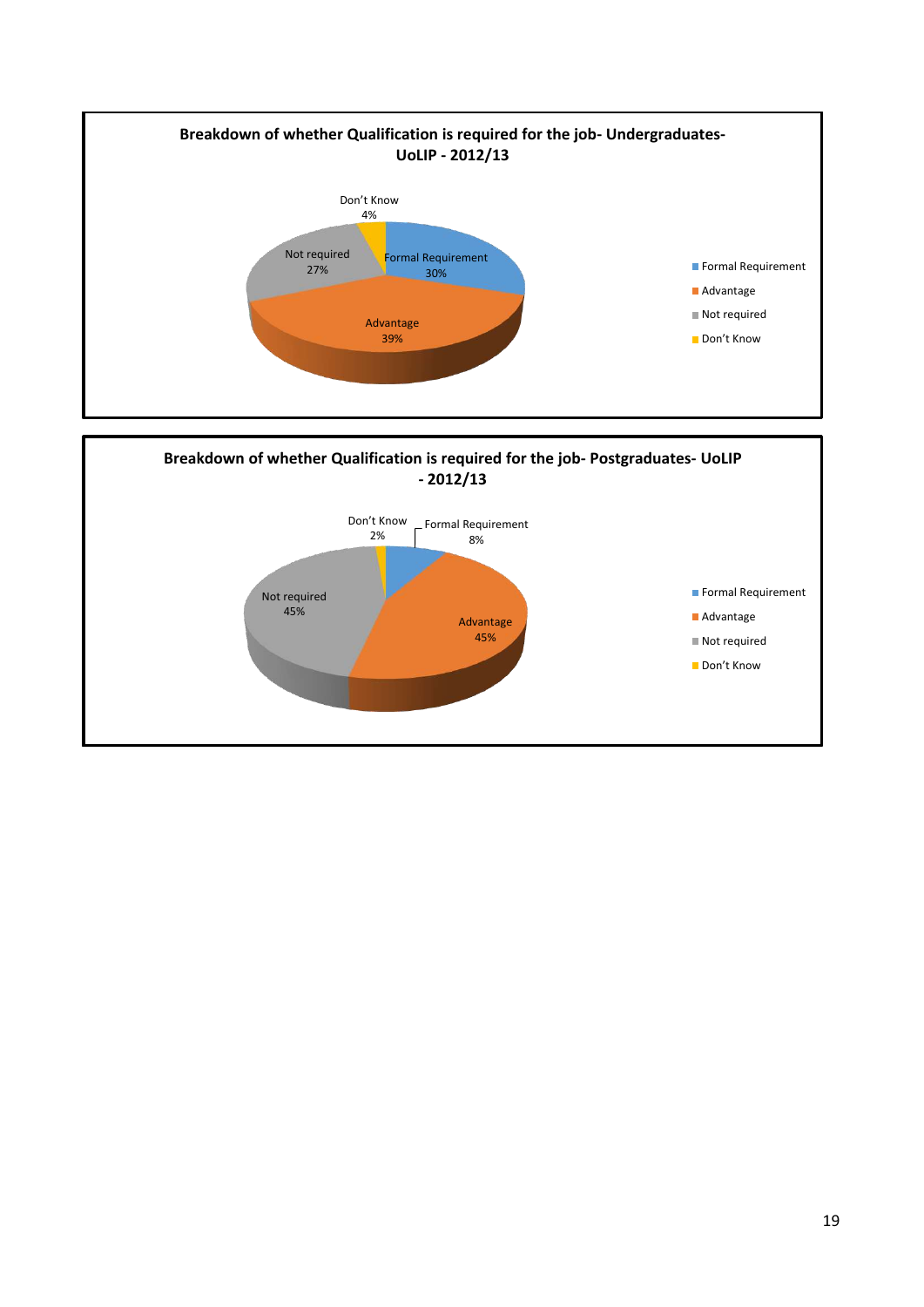# **FURTHER STUDY**

# **Reasons for undertaking further study**

| enjoyed my<br>first course<br>and wanted<br>to continue<br>studying | I was<br>interested in<br>the content<br>of my course | want to<br>develop a<br>broader or<br>more<br>specialist<br>range of<br>skills or<br>knowledge | I want to<br>change or<br>improve<br>career<br>options | I wanted to<br>go on being<br>a student/I<br>wanted to<br>postpone<br>job hunting | It was a<br>requirement<br>of my<br>employment<br>on 14<br>January<br>2013 that I<br>did | l was unable<br>to find a<br>suitable job | <b>Other</b> |
|---------------------------------------------------------------------|-------------------------------------------------------|------------------------------------------------------------------------------------------------|--------------------------------------------------------|-----------------------------------------------------------------------------------|------------------------------------------------------------------------------------------|-------------------------------------------|--------------|
| 258                                                                 | 267                                                   | 124                                                                                            | 457                                                    | 372                                                                               | 23                                                                                       | 37                                        | 30           |

**Reasons for deciding to undertake further study or research** 

| enjoyed my<br>first course<br>and wanted<br>to continue<br>studying | I was<br>interested in<br>the content<br>of my course | I want to<br>develop a<br>broader or<br>more<br>specialist<br>range of<br>skills or<br>knowledge | I want to<br>change or<br>improve<br>career<br>options | I wanted to<br>go on being a<br>student/I<br>wanted to<br>postpone job<br>hunting | It was a<br>requirement<br>of my<br>employment<br>on 14 January<br>2013 that I did | was unable<br>to find a<br>suitable job | <b>Other</b> |
|---------------------------------------------------------------------|-------------------------------------------------------|--------------------------------------------------------------------------------------------------|--------------------------------------------------------|-----------------------------------------------------------------------------------|------------------------------------------------------------------------------------|-----------------------------------------|--------------|
| 16.5%                                                               | 17.0%                                                 | 7.9%                                                                                             | 29.1%                                                  | 23.7%                                                                             | 1.5%                                                                               | 2.4%                                    | 1.9%         |

# **Funding of further study**

|                | Self-funded | Self-funded by<br>grant/award/scholarship | <b>Funded by</b><br><b>Employer</b> | <b>Funded by</b><br>sponsorship | <b>Other</b> |
|----------------|-------------|-------------------------------------------|-------------------------------------|---------------------------------|--------------|
| Undergraduates | 555         | 47                                        | 44                                  | 36                              | 31           |
| Postgraduates  | 97          |                                           | 21                                  |                                 | 10           |
| <b>Total</b>   | 652         | 54                                        | 65                                  | 39                              | 41           |

|                | Self-funded | Self-funded by<br>grant/award/scholarship | <b>Funded by</b><br><b>Employer</b> | <b>Funded by</b><br>sponsorship | Other |
|----------------|-------------|-------------------------------------------|-------------------------------------|---------------------------------|-------|
| Undergraduates | 77.8%       | 6.6%                                      | 6.2%                                | 5.0%                            | 4.3%  |
| Postgraduates  | 70.3%       | 5.1%                                      | 15.2%                               | 2.2%                            | 7.2%  |
| <b>Total</b>   | 76.6%       | 6.3%                                      | 7.6%                                | 4.6%                            | 4.8%  |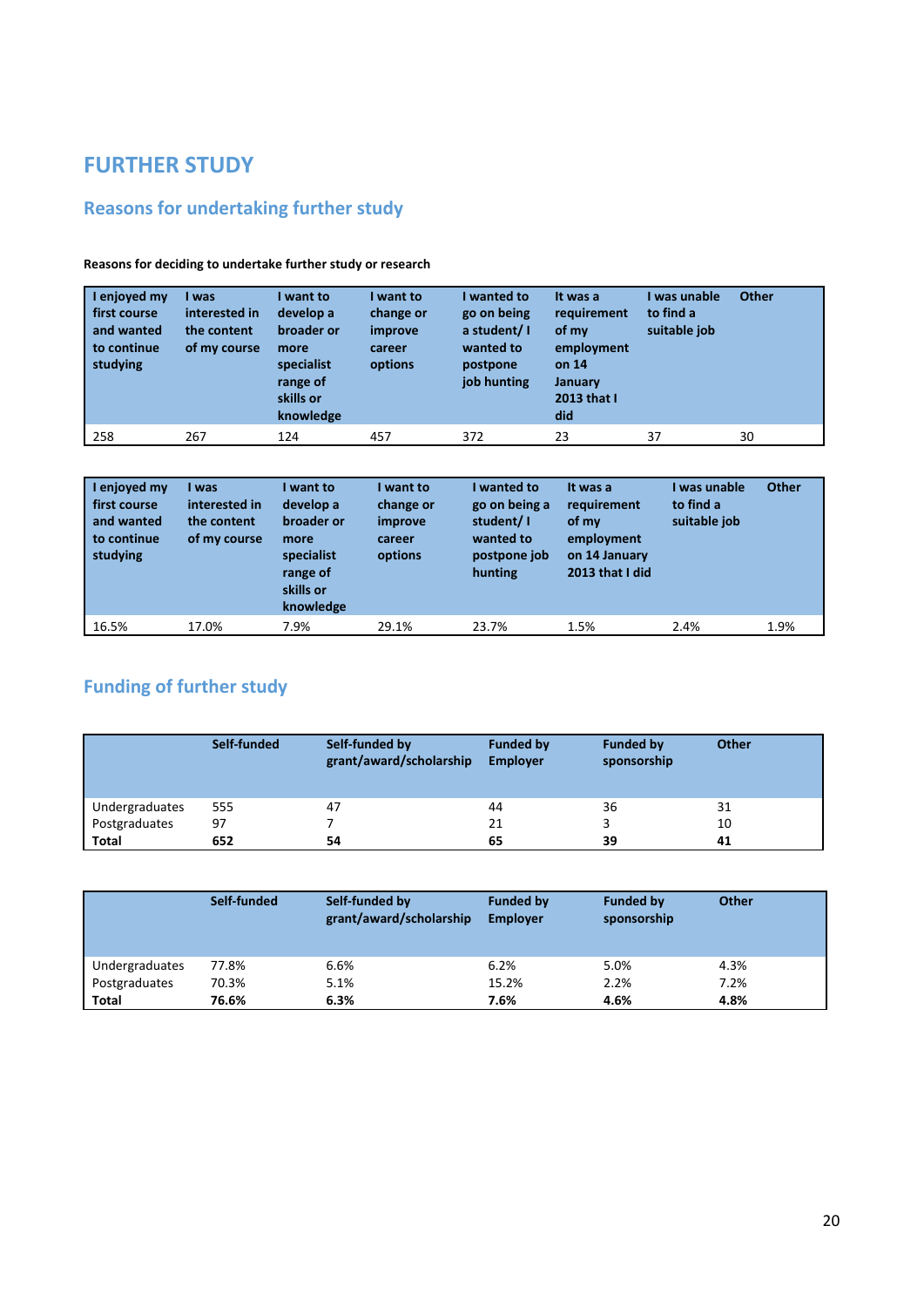### **Undertaking further study through University of London International Programmes**

|                | <b>Yes</b> | <b>No</b> |
|----------------|------------|-----------|
| Undergraduates | 63         | 693       |
| Postgraduates  | 15         | 98        |
| Total          | 78         | 791       |

|                | Yes     | <b>No</b> |
|----------------|---------|-----------|
| Undergraduates | 8.3%    | 91.7%     |
| Postgraduates  | 13.3%   | 86.7%     |
| <b>Total</b>   | $9.0\%$ | 91.0%     |



# **Benchmarks by Subject**

### **Notes**

- Using the 2012/13 DLHE dataset, comparisons were performed against the UK average, Open University, Birkbeck College, LSE and RHUL. These were then broken down by level of study (UG or PG), and broken into principle subject area (JACS Level 2).
- Full-time work is combined with further study.
- Each comparison looked at the top 5 occupations, FT Work %, Graduate level work %, and Further study %.
- It is not possible to run industry sector comparisons as HESA were unable to provide reliable SIC data this year.
- Subjects are classified according to JACs codes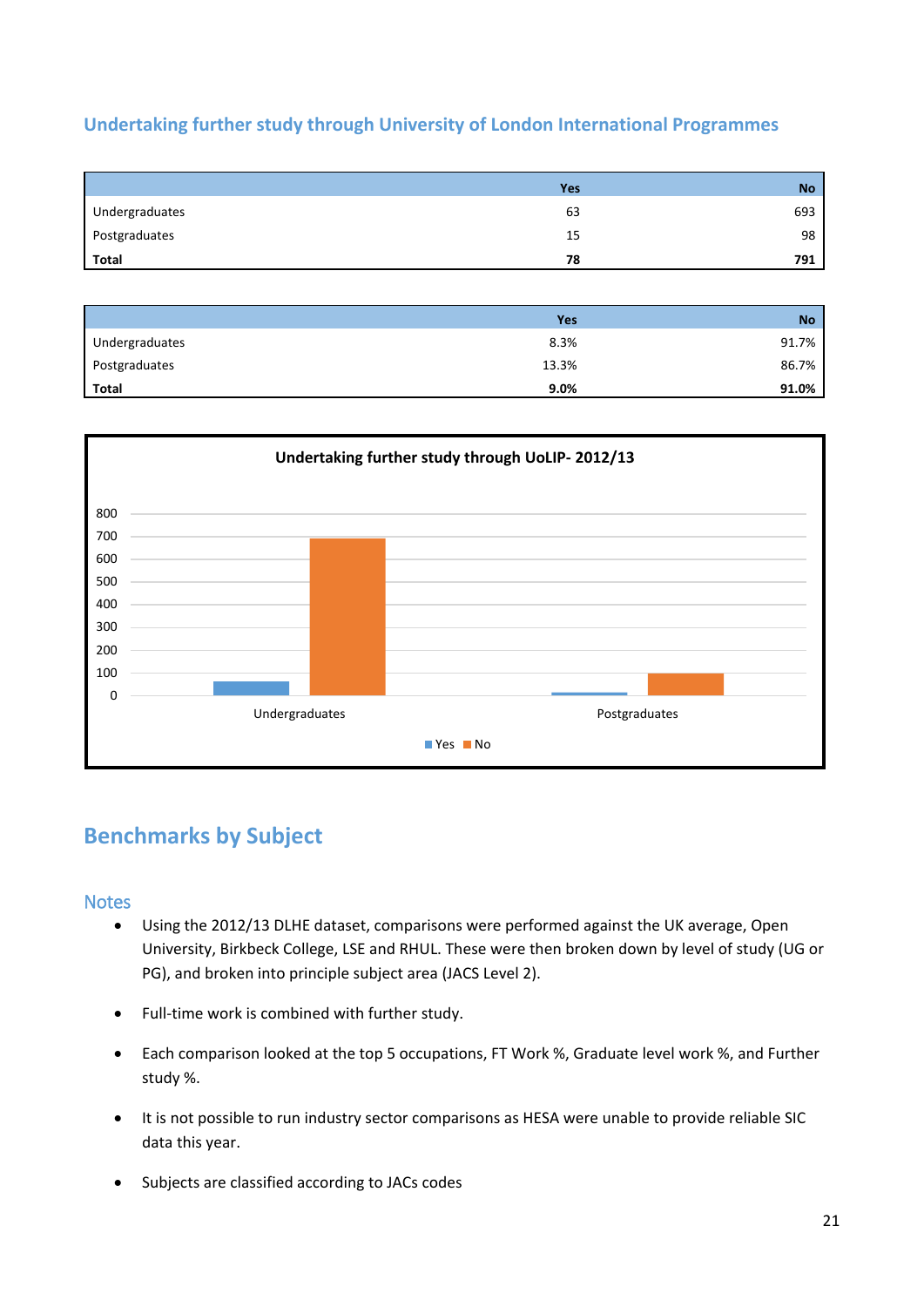- Comparison to the figures in the DLHE survey should be treated as a guide only as the DLHE survey results contain UK and EU domiciled students only, and asks slightly different questions.
- Only subjects with 5 or more UoLIP respondents have been included, and caution should be exercised when viewing all results due to the small number of ULIP responses which could skew the data.
- All benchmark data are expressed in Full time equivalent (FTE)

# **Total Cohort**

#### **Undergraduates**

| <b>Subject</b>                            | <b>UoLIP</b> | <b>National</b><br>Total | The Open<br><b>University</b> | <b>Birkbeck</b><br><b>College</b> | LSE | <b>RHUL</b> |
|-------------------------------------------|--------------|--------------------------|-------------------------------|-----------------------------------|-----|-------------|
| Law                                       | 521          | 11960                    | 443                           | 83                                | 64  |             |
| <b>Mathematical and Computer Sciences</b> | 61           | 6344                     | 605                           | 52                                | 76  | 63          |
| Social studies                            | 945          | 32207                    | 2541                          | 103                               | 338 | 185         |

#### **Postgraduates**

|                             |              | <b>National</b> | <b>The Open</b>   | <b>Birkbeck</b> |     |             |
|-----------------------------|--------------|-----------------|-------------------|-----------------|-----|-------------|
| <b>Subject</b>              | <b>UoLIP</b> | <b>Total</b>    | <b>University</b> | <b>College</b>  | LSE | <b>RHUL</b> |
| Law                         | 162          | 4465            |                   | 80              | 89  |             |
| Medicine and Dentistry      | 63           | 2996            |                   |                 |     |             |
| Subjects allied to Medicine | 65           | 8222            | 63                |                 |     |             |

### **Percentage of leavers in full-time work or further study as a proportion of all leavers**

(Note: National Average is the total figure for all universities.)

| <b>Undergraduates</b>                     |              |                 |                   |                 |            |             |
|-------------------------------------------|--------------|-----------------|-------------------|-----------------|------------|-------------|
|                                           |              | <b>National</b> | <b>The Open</b>   | <b>Birkbeck</b> |            |             |
| <b>Subject</b>                            | <b>UoLIP</b> | <b>Total</b>    | <b>University</b> | <b>College</b>  | <b>LSE</b> | <b>RHUL</b> |
| Law                                       | 343          | 7971            | 228               | 60              | 50         | 0           |
| <b>Mathematical and Computer Sciences</b> | 35           | 4375            | 301               | 38              | 58         | 44          |
| Social studies                            | 705          | 20813           | 1314              | 71              | 245        | 127         |

#### **Postgraduates**

|                             |              | <b>National</b> | The Open          | <b>Birkbeck</b> |     |             |
|-----------------------------|--------------|-----------------|-------------------|-----------------|-----|-------------|
| <b>Subject</b>              | <b>UoLIP</b> | <b>Total</b>    | <b>University</b> | <b>College</b>  | LSE | <b>RHUL</b> |
| Law                         | 111          | 3374            |                   | 56              | 61  |             |
| Medicine and Dentistry      | 50           | 2395            |                   |                 |     |             |
| Subjects allied to Medicine | 39           | 6087            | 38                | b               |     |             |

#### **Undergraduates**

|                |              | <b>National</b> | <b>The Open</b>   | <b>Birkbeck</b> |            |             |
|----------------|--------------|-----------------|-------------------|-----------------|------------|-------------|
| <b>Subject</b> | <b>UoLIP</b> | average         | <b>University</b> | <b>College</b>  | <b>LSE</b> | <b>RHUL</b> |
| Law            | 65.8%        | 66.6%           | 51.5%             | 72.3%           | 78.1%      | 0.0%        |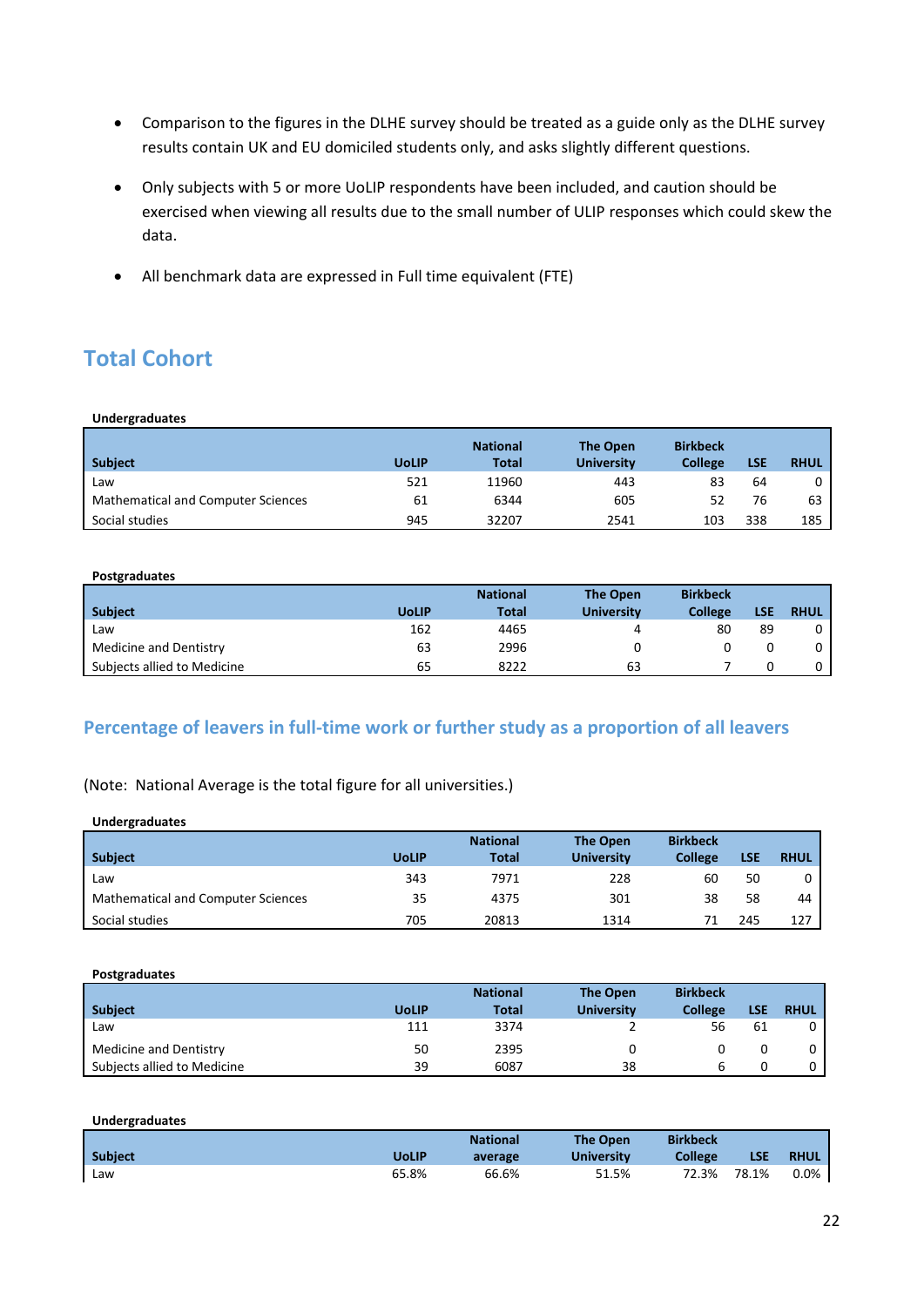| <b>Mathematical and Computer Sciences</b> | 57.4% | 69.0% | 49.7% | 72.1% | 76.8% | 68.8% |
|-------------------------------------------|-------|-------|-------|-------|-------|-------|
| Social studies                            | 74.6% | 64.6% | 1.7%د | 68.9% | 72.5% | 68.3% |

| Postgraduates               |              |                 |                   |                 |         |             |
|-----------------------------|--------------|-----------------|-------------------|-----------------|---------|-------------|
|                             |              | <b>National</b> | The Open          | <b>Birkbeck</b> |         |             |
| <b>Subject</b>              | <b>UoLIP</b> | average         | <b>University</b> | <b>College</b>  | LSE     | <b>RHUL</b> |
| Law                         | 68.5%        | 75.6%           | 50.0%             | 70.0%           | 68.7%   | 0.0%        |
| Medicine and Dentistry      | 79.4%        | 79.9%           | $0.0\%$           | 0.0%            | $0.0\%$ | $0.0\%$     |
| Subjects allied to Medicine | 60.0%        | 74.0%           | 60.0%             | 92.3%           | $0.0\%$ | 0.0%        |





## **Percentage of leavers in full-time work or further study in occupations classified as graduate Level**

| Undergraduates                            |              |                 |                   |                 |            |             |
|-------------------------------------------|--------------|-----------------|-------------------|-----------------|------------|-------------|
|                                           |              | <b>National</b> | <b>The Open</b>   | <b>Birkbeck</b> |            |             |
| <b>Subject</b>                            | <b>UoLIP</b> | Average         | <b>University</b> | <b>College</b>  | <b>LSE</b> | <b>RHUL</b> |
| Law                                       | 187          | 2891            | 100               | 17              | 16         | 0           |
| <b>Mathematical and Computer Sciences</b> | 26           | 2316            | 176               | 16              | 45         | 19          |
| Social studies                            | 453          | 11160           | 786               | 38              | 177        | 49          |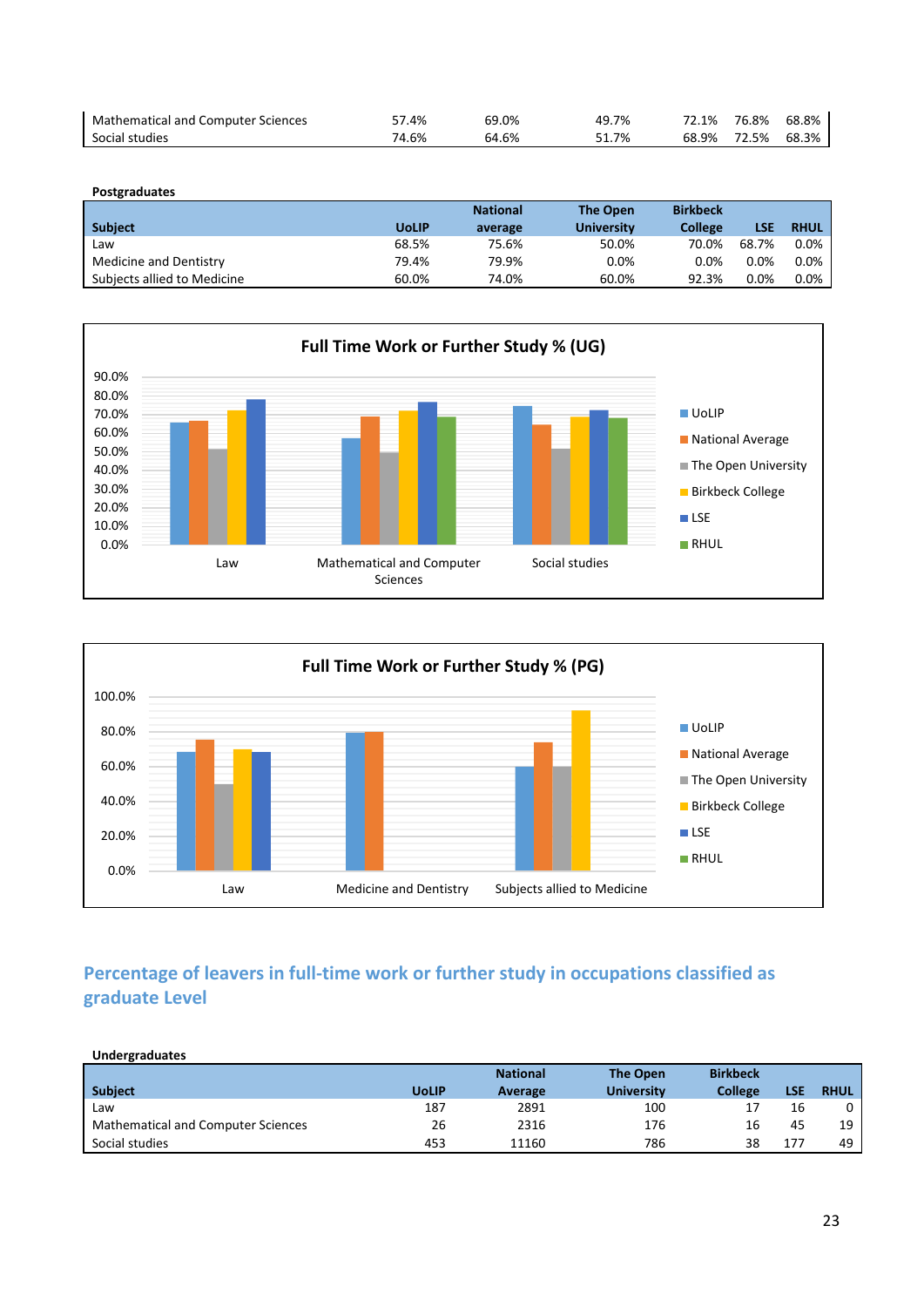| <b>Subject</b>              | <b>UoLIP</b> | <b>National</b><br>Average | <b>The Open</b><br><b>University</b> | <b>Birkbeck</b><br><b>College</b> | LSE | <b>RHUL</b> |
|-----------------------------|--------------|----------------------------|--------------------------------------|-----------------------------------|-----|-------------|
| Law                         | 92           | 2629                       |                                      | 35                                | 50  |             |
| Medicine and Dentistry      | 43           | 2036                       |                                      |                                   |     |             |
| Subjects allied to Medicine | 33           | 5393                       | 36                                   |                                   |     |             |

#### **Undergraduates**

|                                           |              | <b>National</b> | The Open          | <b>Birkbeck</b> |       |             |
|-------------------------------------------|--------------|-----------------|-------------------|-----------------|-------|-------------|
| <b>Subject</b>                            | <b>UoLIP</b> | Average         | <b>University</b> | <b>College</b>  | LSE   | <b>RHUL</b> |
| Law                                       | 54.5%        | 36.3%           | 43.9%             | 28.3%           | 32.0% | $0.0\%$     |
| <b>Mathematical and Computer Sciences</b> | 74.3%        | 52.9%           | 58.4%             | 41.3%           | 78.1% | 42.5%       |
| Social studies                            | 64.3%        | 53.6%           | 59.8%             | 54.1%           | 72.1% | 38.3%       |

#### **Postgraduates**

|                             |              | <b>National</b> | <b>The Open</b>   | <b>Birkbeck</b> |         |             |
|-----------------------------|--------------|-----------------|-------------------|-----------------|---------|-------------|
| <b>Subject</b>              | <b>UoLIP</b> | Average         | <b>University</b> | College         | LSE     | <b>RHUL</b> |
| Law                         | 82.9%        | 77.9%           | 75.0%             | 62.5%           | 81.5%   | $0.0\%$     |
| Medicine and Dentistry      | 86.0%        | 85.0%           | 0.0%              | 0.0%            | $0.0\%$ | 0.0%        |
| Subjects allied to Medicine | 84.6%        | 88.6%           | 95.6%             | 100.0%          | $0.0\%$ | $0.0\%$     |



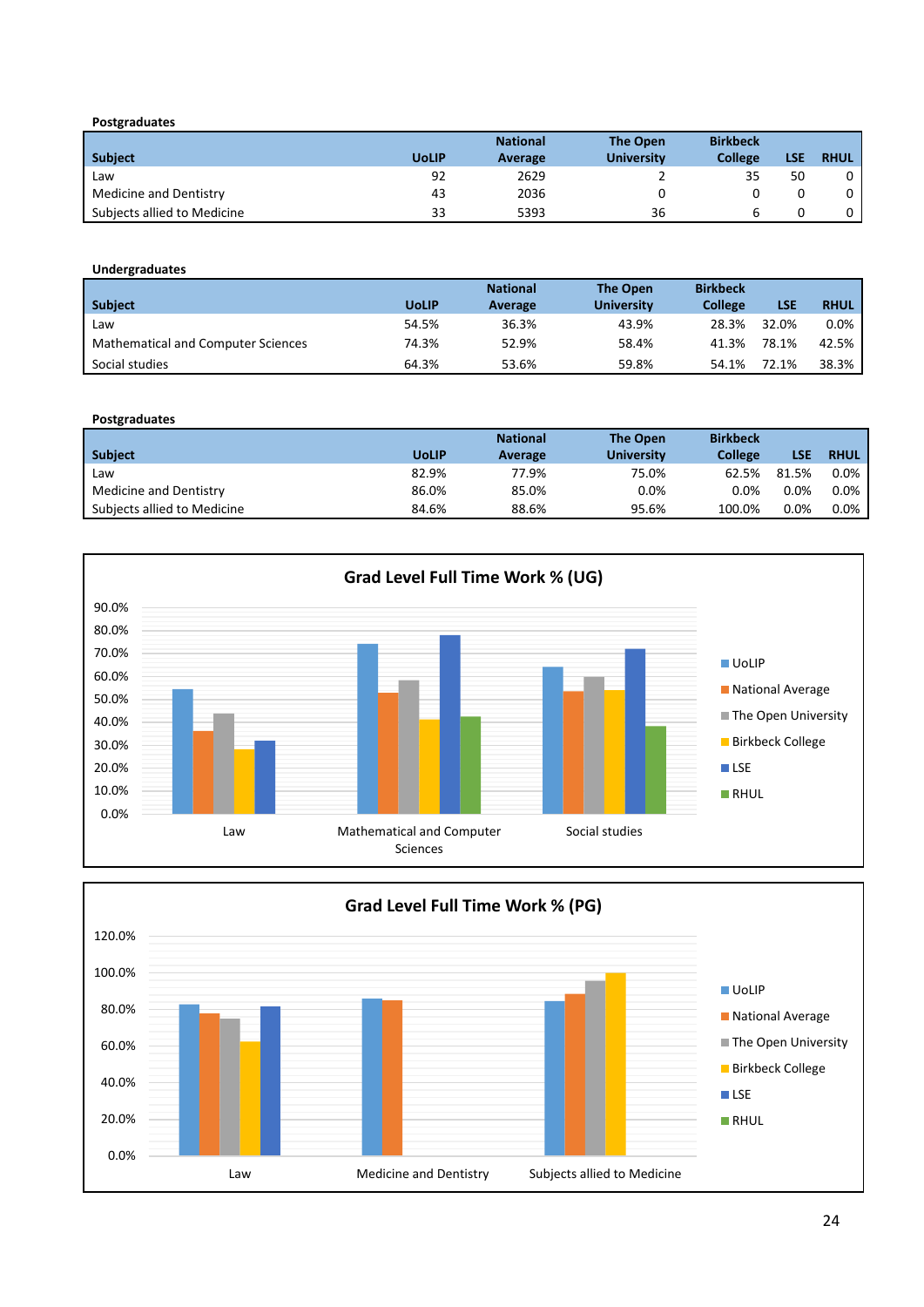### **Overall Experience with University of London International Programmes**

| <b>Country</b>       | <b>Total Score</b> | <b>Total Graduates</b> | <b>Average Score</b> |
|----------------------|--------------------|------------------------|----------------------|
| Bangladesh           | 379                | 48                     | 7.9                  |
| Hong Kong            | 704                | 105                    | 6.7                  |
| Malaysia             | 580                | 86                     | 6.7                  |
| Pakistan             | 530                | 73                     | 7.3                  |
| Singapore            | 3674               | 632                    | 5.8                  |
| Sri Lanka            | 728                | 92                     | 7.9                  |
| Trinidad and Tobago  | 580                | 81                     | 7.2                  |
| United Kingdom       | 503                | 89                     | 5.7                  |
| <b>Rest of World</b> | 3573               | 514                    | 7.0                  |
| <b>Total</b>         | 11251              | 1720                   | 6.5                  |

**Likelihood to stay in touch with University of London International Programmes**

\*The question asked graduates to rate their likelihood of staying in touch with UoLIP out of 10.

The score out of 10 was then averaged across country groups for graduates who had responded.

The scale went from 0 to 10 with 10 being the highest score a graduate could give.

**Likelihood to recommend University of London International Programmes**

| <b>Country</b>        | <b>Total Score</b> | <b>Total Graduates</b> | <b>Average Score</b> |
|-----------------------|--------------------|------------------------|----------------------|
| Bangladesh            | 377                | 48                     | 7.9                  |
| <b>Hong Kong</b>      | 790                | 105                    | 7.5                  |
| Malaysia              | 639                | 86                     | 7.4                  |
| Pakistan              | 570                | 72                     | 7.9                  |
| Singapore             | 4410               | 631                    | 7.0                  |
| Sri Lanka             | 843                | 93                     | 9.1                  |
| Trinidad and Tobago   | 690                | 81                     | 8.5                  |
| <b>United Kingdom</b> | 719                | 91                     | 7.9                  |
| <b>Rest of World</b>  | 4331               | 514                    | 8 4                  |
| Total                 | 13369              | 1721                   | 7.8                  |

\*The question asked graduates to rate their likelihood to recommend UoLIP out of 10.

The score out of 10 was then averaged across country groups for graduates who had responded.

The scale went from 0 to 10 with 10 being the highest score a graduate could give.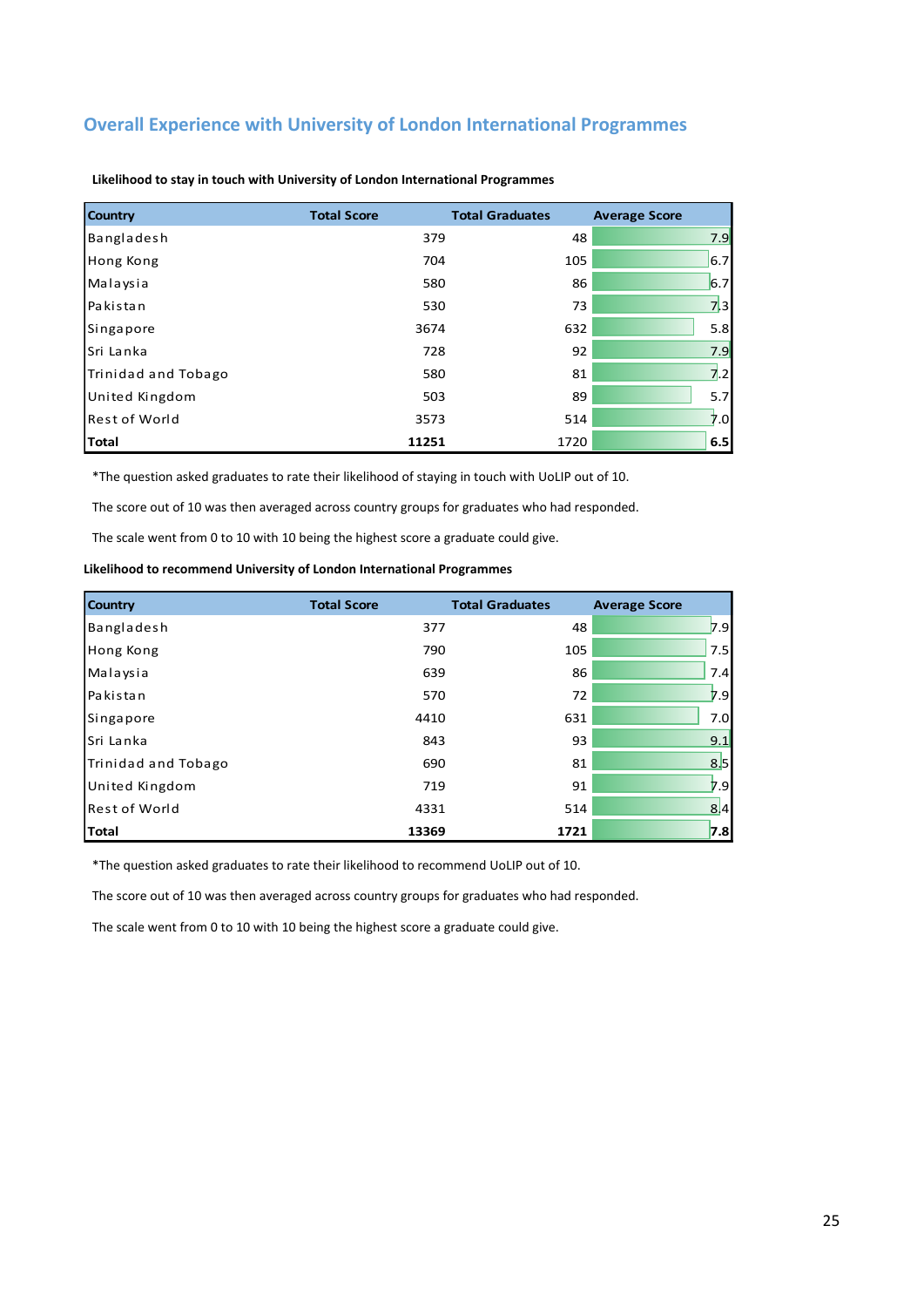**Overall satisfaction of overall experience with University of London International Programmes**

| <b>Country</b>       | <b>Total Score</b> | <b>Total Graduates</b> | <b>Average Score</b> |
|----------------------|--------------------|------------------------|----------------------|
| Bangladesh           | 361                | 48                     | 7.5                  |
| Hong Kong            | 766                | 105                    | 7.3                  |
| Malaysia             | 630                | 86                     | 7.3                  |
| Pakistan             | 557                | 73                     | 7.6                  |
| Singapore            | 4422               | 630                    | 7.0                  |
| Sri Lanka            | 786                | 93                     | 8.5                  |
| Trinidad and Tobago  | 625                | 80                     | 7 8                  |
| United Kingdom       | 683                | 91                     | 7.5                  |
| <b>Rest of World</b> | 4013               | 509                    | 7.9                  |
| Total                | 12843              | 1715                   | 7.5                  |

\*The question asked graduates to rate their overall satisfaction of experience with UoLIP out of 10.

The score out of 10 was then averaged across country groups for graduates who had responded.

The scale went from 0 to 10 with 10 being the highest score a graduate could give.

### **Final Comments**

An opportunity was provided for leavers to add a comment to the survey. From the sample comments reproduced below, it is clear that many found their time studying a ULIP to be a very rewarding experience.

"It is a wonderful experience to study with university of London I am happy and proud of myself"

"I have learned lots of professional skills and gained valuable knowledges. I have passed best part of life."

"I am very delighted to be part of the University of London International Programme. I have gained a lot of experience from the course."

"I have thoroughly enjoyed my studies with UOL. No regrets whatsoever."

"Well run program. Staff at LSHTM were extremely helpful, especially when it came to administrative processes for both the school and the university."

"I enjoyed the flexibility of the programme and the independance to approach learning at ones own time while juggling family and work commitments."

"Very well organized study programme, awesome graduation ceremony, special thanks to Linda Cox and the whole postgrad team for excellent support."

### **Most Common Comments**

"I loved the course syllabus but felt that for the money I paid I could have had more support and it was an administrative nightmare."

"I loved the experience"

"Thank you for the opportunity to study with you. I hope you are able to avoid the big delays with the issuance of the diplomas in the future."

"The customer care service should be improved to help students better."